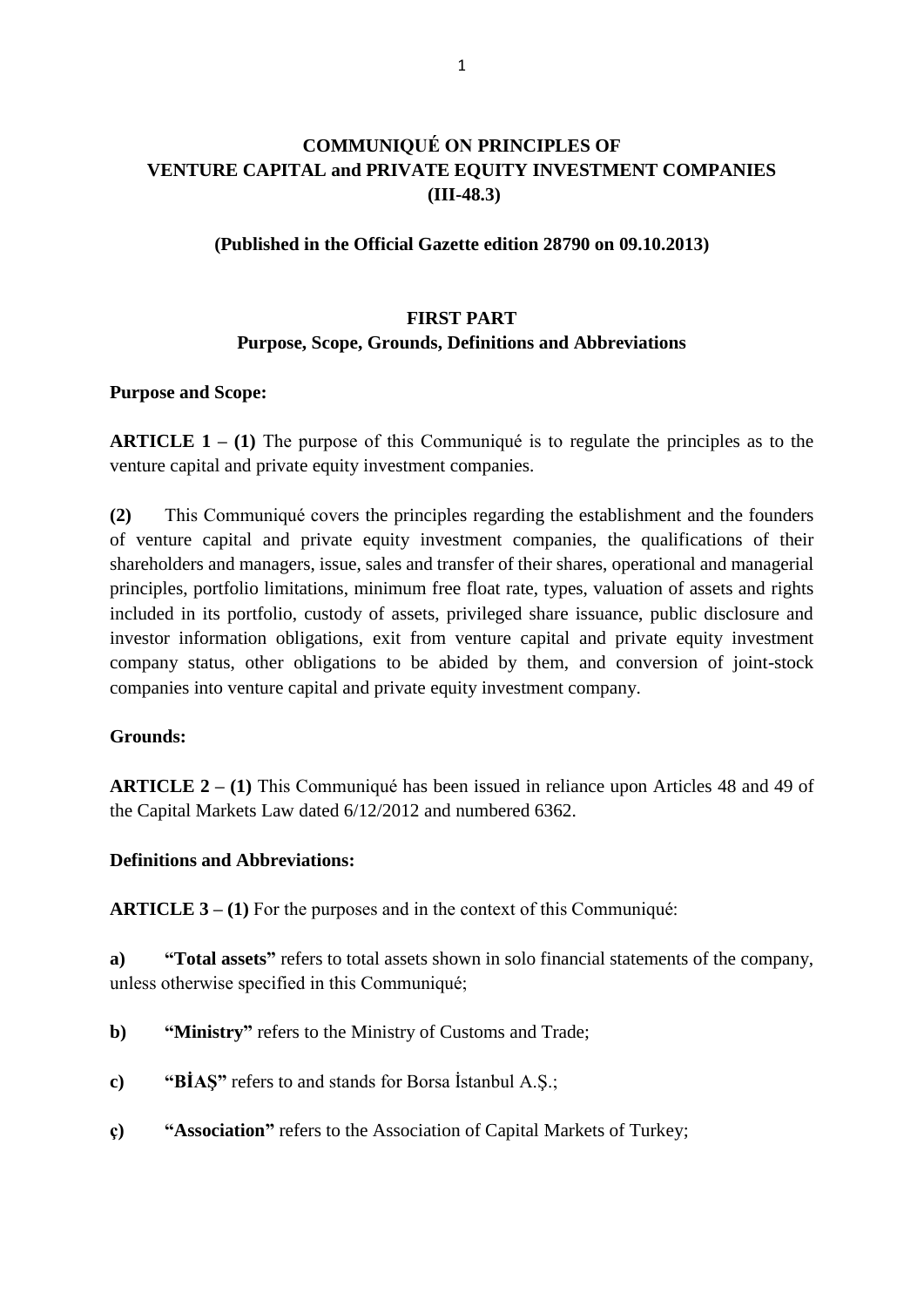**d) "Exchange"** refers to systems, marketplaces and foreign exchanges defined in subparagraph (ç) of the first paragraph of Article 3 of the Law;

**e) "Venture capital and private equity investment"** refers to an investment made under the principles set forth in Article 21 of this Communiqué;

**f) "Venture Company"** refers to companies established and operating or to be established in Turkey, with a growth potential and resource need;

**g) "Publicly held share status"** refers to shares registered in Central Registry Agency Co., Inc. as shares tradable in the exchanges;

**ğ) "Related party"** refers to a related party as defined in the regulations of the Board under the Turkish Accounting Standards;

**h) "Law"** refers to the Law numbered 6362;

**ı) "PDP"** refers to and stands for Public Disclosure Platform;

**i) "SME Regulation"** refers to the Regulation on Definition, Characteristics and Classification of Small and Medium-Scale Enterprises, issued and put into effect by a Decree of the Council of Ministers,numbered 2005/9617, dated 19/10/2005;

**j) "Board"** refers to the Capital Markets Board;

**k) "Leading shareholder"** refers to the shareholder or shareholders those of whom have qualifications set down under the Articles 6 and 7 of this Communiqué;

**l) "Qualified investor"** refers to real persons and legal entities defined in the related regulations of the Board, and public administrations and entities, and persons holding an individual participation investor license as defined in the Regulation on Individual Participation Capital published in the Official Gazette edition 28560 dated 15/02/2013;

**m**) **"Company"** refers to a venture capital and private equity investment company;

**n) "Portfolio"** refers to assets and rights of the company consisting of venture capital and private equity investments, capital market instruments, Settlement and Custody Bank money market transactions, reverse repo transactions, Turkish Lira or foreign currency deposit/participation accounts and other assets and rights deemed appropriate by the Board;

**o) "SPL"** refers to and stands for Sermaye Piyasası Lisanslama Sicil ve Eğitim Kuruluşu A.Ş. (Capital Markets Licensing Registry and Training Co., Inc.);

**ö) "Clearing Bank"** refers to İstanbul Takas ve Saklama Bankası A.Ş. (Istanbul Settlement and Custody Bank Co., Inc.);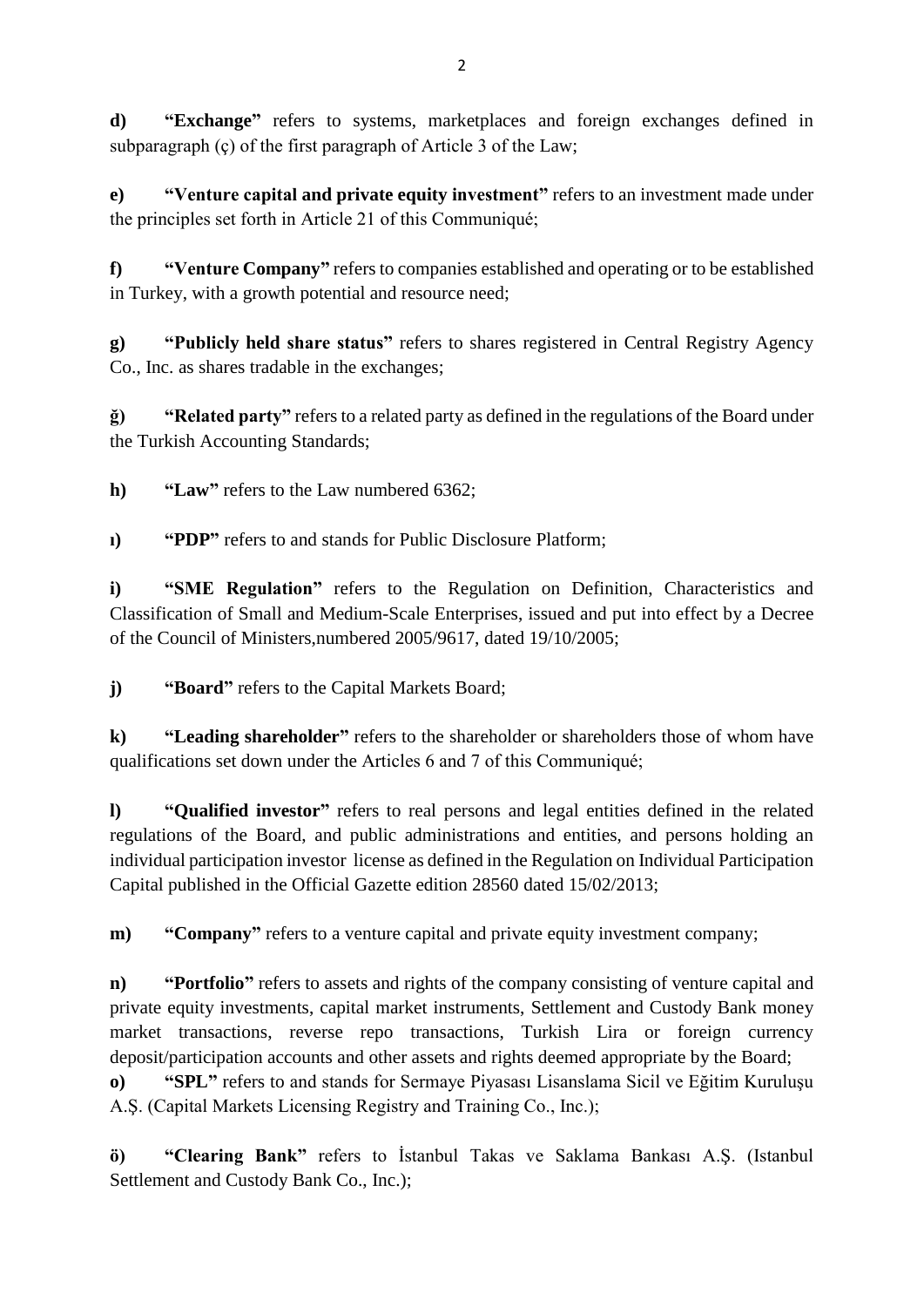**p) "TTC"** refers to and stands for the Turkish Commercial Code numbered 6102 dated 13/1/2011;

**r) "TTRG"** refers to and stands for Turkish Trade Registry Gazette;

**s) "Management control"** refers to either directly or indirectly having more than 50% of voting rights in a company solely or jointly with other persons acting in collaboration with, or in the case of privileged shares, holding the majority of privileged shares giving the right to elect simple majority of the total number of members of the board of directors in the general assembly or the right to nominate the members of the board of directors for majority of total number of in the general assembly.

### **Definition of Company:**

**ARTICLE 4 – (1)** Venture capital and private equity investment company is a capital market institution which is founded to issue its shares to manage a portfolio composing venture capital and private equity investments, capital market instruments and other assets and rights to be determined by the Board under the principles and procedures determined by this Communiqué, or is converted into such an institution through amendments in its articles of association, and may engage in other activities and operations allowed in this Communiqué under Article 48 of the Law, and is in the status of a joint-stock company and subject to authorized capital system.

#### **SECOND PART Principles on Foundation and Conversion**

### **Foundation and Conversion Conditions:**

**ARTICLE 5 – (1)** Companies may be directly founded as a venture capital and private equity investment company, or joint-stock companies may be converted into a venture capital and private equity investment company by amending their articles of association in accordance with the Law and this Communiqué.

**(2)** Applications for the foundation and the conversion can be accepted by the Board only if and when:

- **a)** the company is founded as a joint-stock company with registered capital, or is already a joint-stock company with registered capital, or is a joint-stock company with share capital, but has applied to the Board to adapt the registered capital system; and
- **b)** For the foundation, the initial capital, for the conversion, each of its existing paid or issued capital and shareholders' equity those are shown in its financial statements issued in accordance with the relevant Board regulations and audited by an independent audit firm shall not be less than TL 20.000.000; and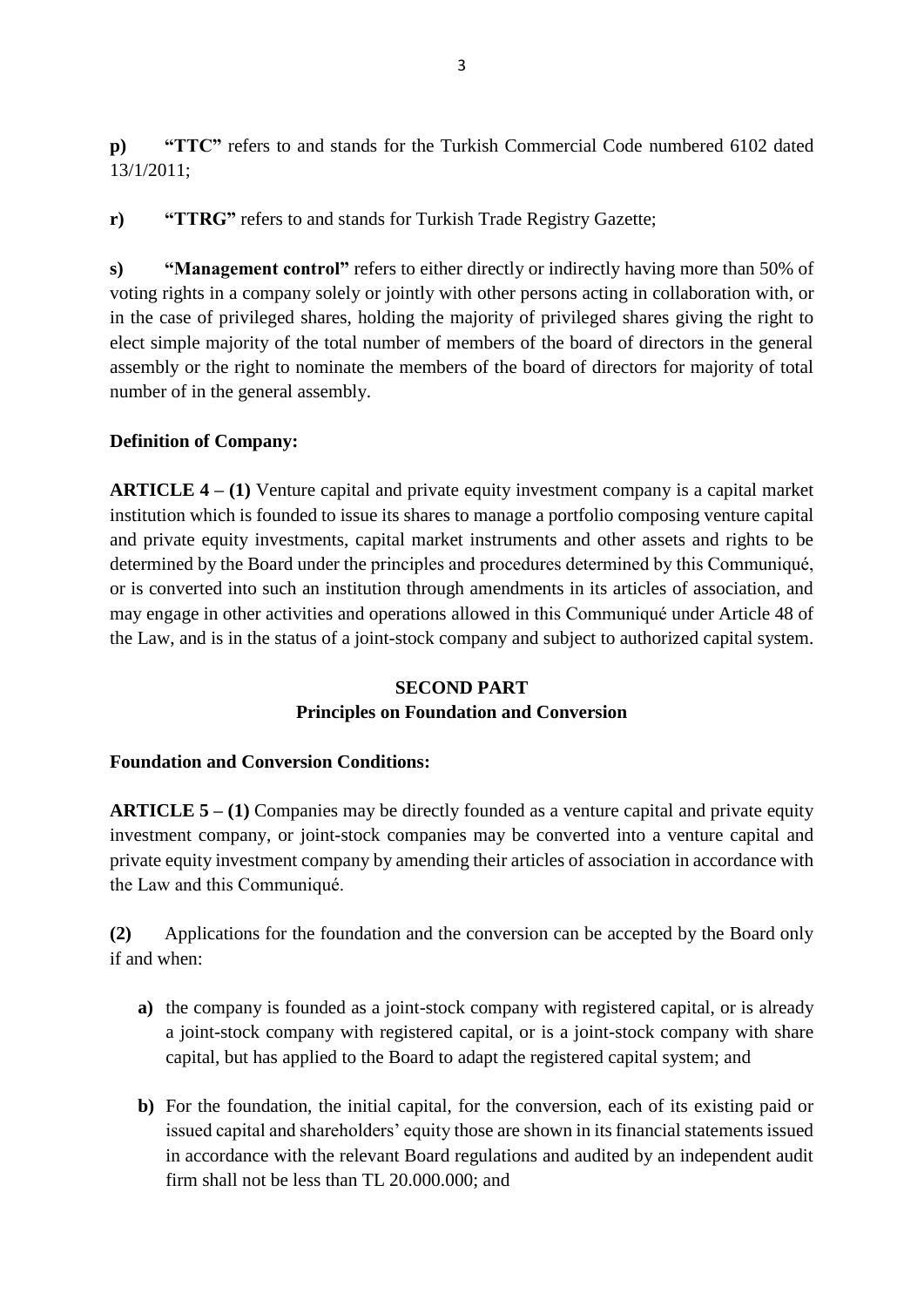**c)** For both in the foundation and in the conversion, its shares shall be issued for sales in cash, and the cost of shares shall be paid fully in cash; and

**ç)** in the official company name "Venture Capital and/or Private Equity Investment Company" phrase shall exist; and

- **d)** its founding shareholders or existing shareholders shall meet the conditions stipulated in this Communiqué; and
- **e)** its articles of association shall be in accordance with the provisions of the Law and this Communiqué, or the company shall have applied to the Board in order to amend its articles of association to adapt the provisions of this Communiqué; and
- **f)** members of its board of directors and its general manager shall meet the conditions specified in this Communiqué; and
- **g)** it is duly committed to the Board that its 25% of its initial capital/issued capital shall be offered to public or sold to qualified investors in accordance with the principles and within the period set forth in this Communiqué; and
- **ğ)** at least one of its founding or existing shareholders shall be a leading shareholder.

**(3)** The condition specified in the subparagraph (d) of the second paragraph is not sought for in public institutions and entities and in legal entities operating for public benefit.

**(4)** A prior consent of the Board is required to be taken in all amendments of articles of association of the companies after foundation or conversion.

**(5)** In applications for conversion of other investment companies and publicly held companies into a venture capital and private equity investment companies, the condition of adaptation of the ratio of portfolio assets to total assets of company to the limitations specified in this Communiqué is required to be satisfied within no later than six months as of the date of registration in trade registry of amendments to articles of association relating to the conversion. The company which fails to comply with this condition within the specified period loses its right to operate as a venture capital and private equity investment company. In this case, within no later than three months as of the end of the specified period, the companies are liable to apply to the Board to amend their articles of association so as to exclude the venture capital and private equity investment company activities and operations. It is the responsibility of the board of directors of the company or the relevant executive (managing) director if authorized so by the board of directors to fulfill this obligation.

### **Qualifications of Founders and Shareholders:**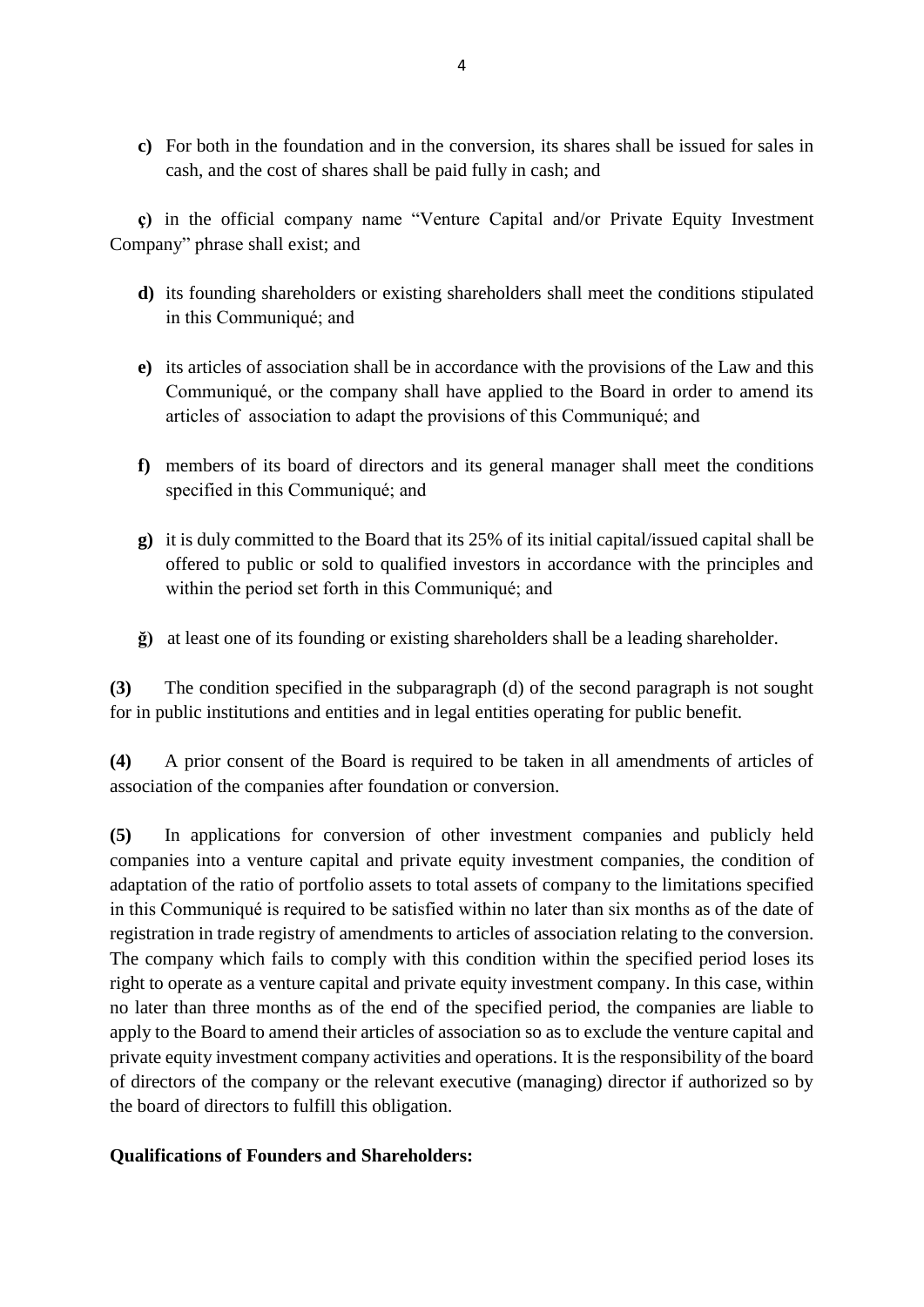**ARTICLE 6 – (1)** Real person and/or legal entity shareholders of companies shall comply with the following conditions:

- **a)** Shall not have been adjudged bankrupt; shall not have entered into composition with its creditors; or shall not be subject to filing the delay of bankruptcy; and
- **b)** Shall not be among the persons held responsible for the events requiring this sanction, in institutions of which one of the operating licenses is cancelled and withdrawn by the Board; and
- **c)** Shall not have been finally convicted of one of the crimes and offences listed in the Law; and
- **ç)** An order of liquidation shall not have been issued about them or about institutions owned by them in accordance with the repealed Governmental Decree in Force of Law on Activities of Bankers in Insolvency numbered 35 dated 14/1/1982; and
- **d)** Shall not have been finally sentenced to imprisonment for five years or more due to a maliciously committed crime, even if the durations indicated in Article 53 of the Turkish Criminal Code dated 26/9/2004 and numbered 5237 have elapsed, have been sentenced to prison for five years or more due to a crime committed on purpose or sentenced for crimes committed against the security of the state, crimes committed against the constitutional order and the functioning of this order, the crimes of embezzlement, extortion, bribery, theft, fraud, forgery, abuse of confidence, fraudulent bankruptcy, rigging an auction, rigging in terms of discharging an obligation, hindrance or destruction of an information system, deletion or alteration of data, abuse of bank or credit cards, laundering proceeds of crime, smuggling, tax evasion or unjustified benefit; and
- **e)** Shall have obtained the resources needed for foundation from its own commercial, industrial and other legal activities free from any kind of collusion, and shall have financial power to fund the subscribed capital amount; and
- **f)** Shall have honesty and reputation required for the business; and
- **g)** Shall not have any overdue tax debts; and
- **ğ)** Shall not have been convicted of crimes and offences regulated by the Law on Prevention of Finance of Terrorism numbered 6415 dated 7/2/2013; and
- **h)** Shall not have been banned for transactions pursuant to the subparagraph (a) of the first paragraph of Article 101 of the Law.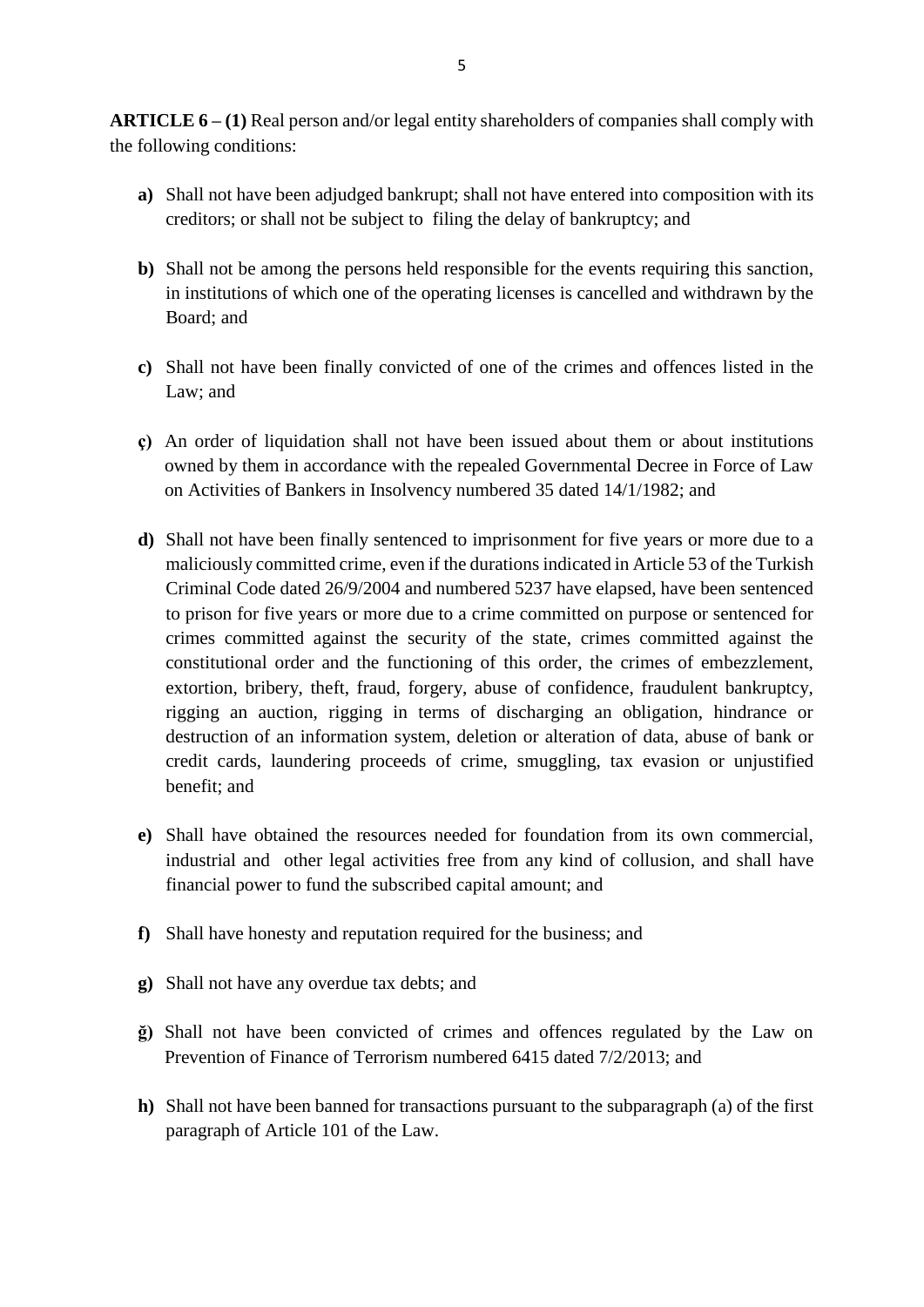The conditions specified in the subparagraph (a) of this paragraph are not considered in implementing the decision regarding the removal or closure of the bankruptcy or approval of concordat proposal, and the conditions specified in the subparagraph are not considered in implementing this paragraph after lapse of 10 years as of the date of the finalized decision.

**(2)** For conversion, the existing shareholders of the joint-stock company to be converted shall meet the conditions specified in all subparagraphs, except the subparagraph (e), of the first paragraph of this Article. For conversion of publicly held corporations, only the shareholders holding the shares giving the right to management control shall meet the conditions specified in all subparagraphs, except the subparagraph (e), of the first paragraph of this Article.

**(3)** For foundation and conversion, real persons holding indirectly and ultimately 20% or more of company's shares, and for the privileged shares, real persons indirectly holding privileged shares giving the right to management control in the company shall meet the conditions specified in all subparagraphs, except the subparagraph (e), of the first paragraph of this Article.

**(4)** For foundation and conversion, if the founder or existing shareholder is a bank, it is sufficient to submit to the Board the information and documents showing that the bank has the qualifications specified in the subparagraph (g) of the first paragraph of this Article. The provisions of the second paragraph of this Article shall not be applicable to those persons who indirectly hold shares in that company through an indirect and direct shareholding in that bank. If banks are direct or indirect shareholders of companies, a prior consent of the Banking Regulation and Supervision Agency is received.

- **(5)** As for the legal entity leading shareholders, other than banks:
	- **a)** real persons directly or indirectly and ultimately holding management control of the company, and
	- **b**) for the privileged shares, real persons holding more than 20% of the privileged shares; and
	- **c)** for the privileged shares, real persons directly or indirectly and ultimately holding more than 20% of privileged shares of legal entity shareholders holding more than 20% of privileged shares in the leading shareholder

shall meet the conditions specified in all subparagraphs, except the subparagraph (e), of the first paragraph of this Article.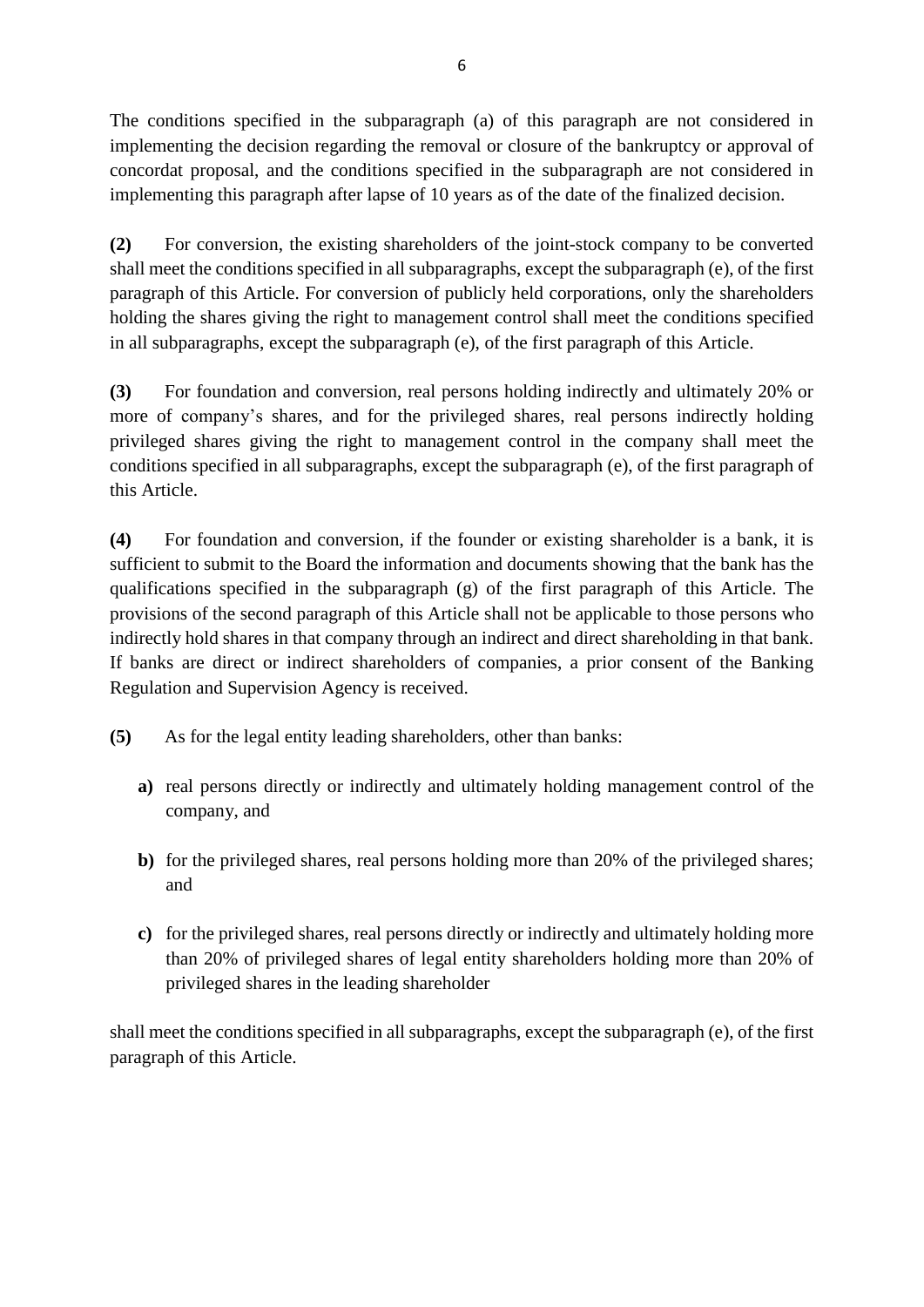**ARTICLE 7 – (1)** Leading shareholder refers to shareholder or shareholders who, if the company does not have privileged shares, alone or jointly hold shares giving the management control of the company, or if the company has privileged shares, alone or jointly hold shares at least 25% of capital, also including the majority of privileged shares giving the management control of the company, except for acquisition of shares after public offering. If the primary public offering is done through capital increase, the minimum amount of capital required to be held by leading shareholder is calculated according to the pre-public offering capital. If the company has privileged shares, but the privileged shares do not provide management control, then the management control must have been obtained through unprivileged shares.

**(2)** Leading shareholder shall meet not only the conditions listed in Article 6, but also the conditions enumerated in this Article. If and when more than real person and/or legal entity are determined as leading shareholder in companies, the conditions sought for the leading shareholders shall be met separately by each of those leading shareholders, without prejudice to the provisions of subparagraph (b) of fourth paragraph of this Article.

**(3)** Real person or legal entity shareholders whose name or title is directly used in the trade name of the company or even if indirectly, about whom the trade name of the company contains a phrase giving the impression of association with them are required to be leading shareholders for the purposes of this Communiqué.

- **(4)** Real person leading shareholder of the company shall meet the following conditions:
	- **a)** Shall have a minimum past experience of five years in the fields such as law, banking, finance, entrepreneurship, business administration, industry and trade of those are closely related to the fields of business of the company; and
	- **b**) Current value of the moveable and fixed assets of those persons shall be minimum 10 million TL, and if more than one real person is leading shareholders, total current value of moveable and fixed assets of real person leading shareholders shall be at least 20 million TL.
- **(5)** Legal entity leading shareholder of company shall meet the following conditions:
	- **a)** Shall operate at least three years; and
	- **b)** Its consolidated and solo financial statements of the last accounting period prior to the date of application to the Board shall have been audited by an independent audit firm, and its shareholders' equity shown in these financial statements shall be at least equal to twice the issued capital of the company to be founded or converted, and its total assets shall be at least three times the issued capital of the company to be founded or converted. In calculations under this paragraph, an upper limit of 100 million TL is applied for the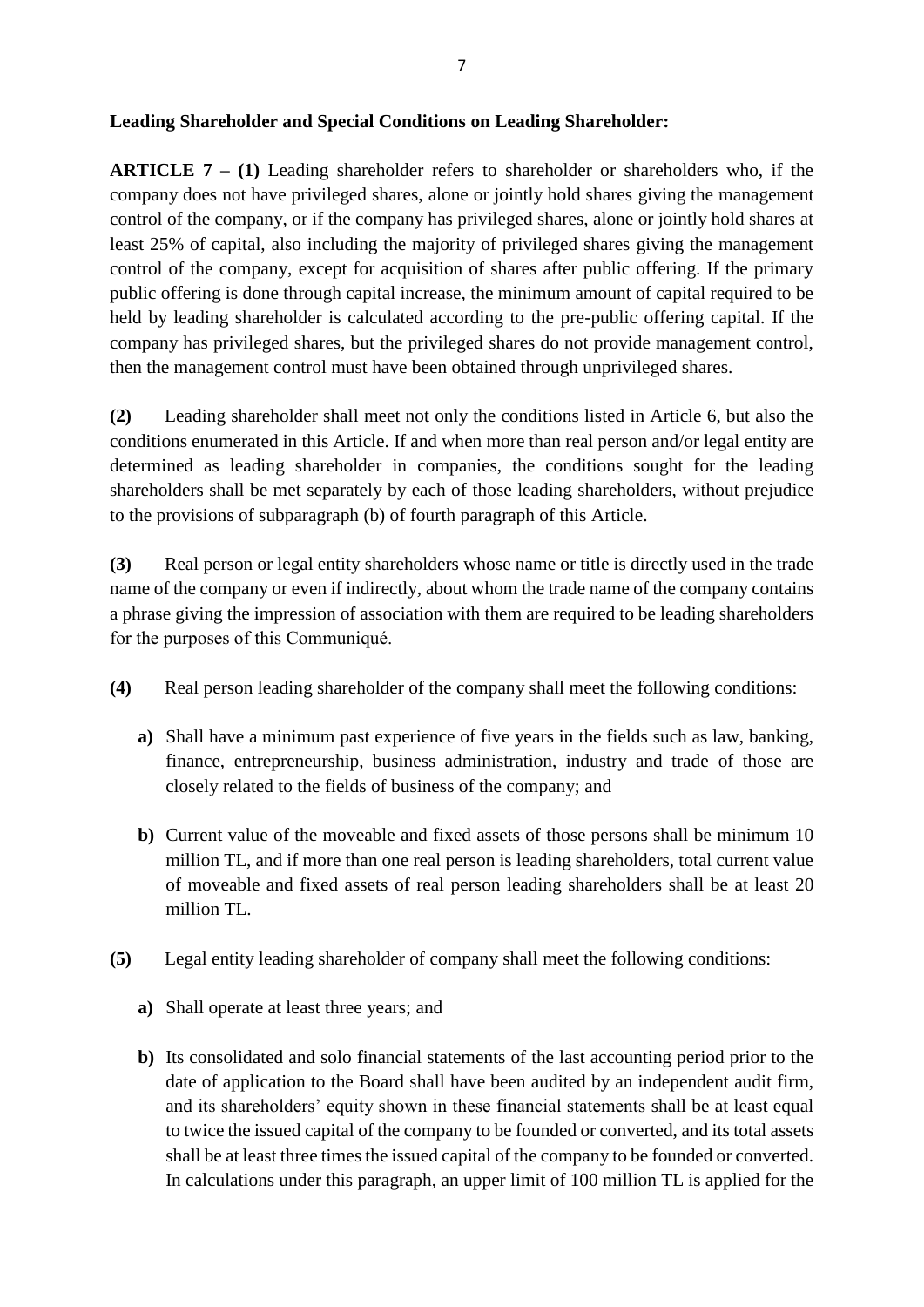shareholders' equity condition and an upper limit of 200 million TL shall be applied for the total assets condition. If more than one person is determined as leading shareholders, the conditions described above are sought for separately for each legal entity.

**c)** Financial statements to be issued pursuant to this Article shall have been issued in accordance with the Board regulations.

**(6)** For public institutions and legal entities and for legal entities operating for public benefit, other than the conditions sought for in the laws specifically related to them, the financial capability conditions regarding the leading shareholders may not be sought for.

## **Foundation or Conversion Transactions:**

**ARTICLE 8 – (1)** Applications for foundation or conversion shall be filed to the Board with a foundation or conversion application form the content and principles of which shall be determined by the Board, and with other documents enumerated in that form.

**(2)** The Board assess the application in terms of compliance with the provisions of the Law and this Communiqué. If the application is accepted by the Board, then an application is made to the Ministry with a request of approval of foundation for the foundation or a request of approval of amendments to articles of association for the conversion, and together with documents showing that the capital has been paid in accordance with provisions of this Communiqué and with other required documents.

**(3)** An application to the Board shall at least cover a feasibility study giving information about the sectors in which the company plans to make investments, investment strategy, targets for maturity of the investment, periods scheduled for capital increases and public offering or sales to qualified investors, amounts of scheduled capital increases, and the scope of consulting services to be received or given.

**(4)** For foundation, the articles of association shall be registered in the trade registry within no later than 30 days as of the date of receipt of the consent of the Board, and for the conversion, the general assembly to be convened for the approval of amendments proposed to be made in the articles of association shall be held within no later than 30 days as of the date of receipt of the consent of the Board, and the general assembly decision shall be registered in the trade registry within no later than 15 days as of the date of general assembly.

**(5)** Companies shall send to the Board within six business days as of the date of announcement the documents demonstrating the registration in the trade registry of the foundation articles of association or the general assembly decision on conversion and the announcement thereof in TTRG.

### **Procurement of Operational Requirements:**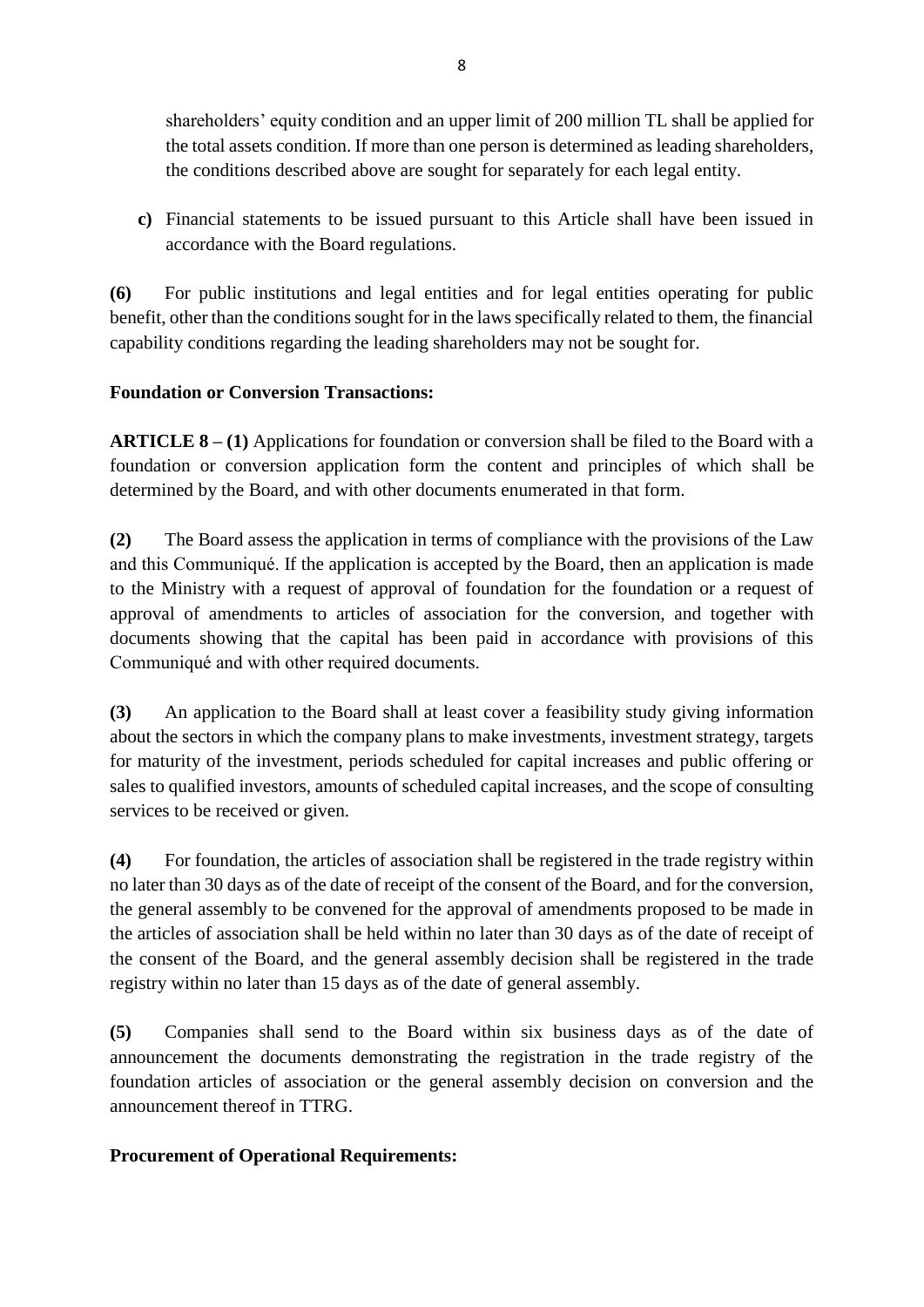**ARTICLE 9 – (1)** Within six months as of the foundation or conversion, the information and documents showing that the place, equipment and personnel required for the operations of the company are procured, and the required organization is established, and a general manager is appointed shall be completed and submitted to the Board.

**(2)** Unless the portion of the portfolio composed of venture capital and private equity investments is managed by a portfolio management company, an adequate number of personnel shall have been recruited for the management of venture capital and private equity portfolio.

**(3)** If and when the portion of the portfolio composing money and capital market instruments, except the deposit and participation accounts, exceeding 10% of the total assets of the company, then the company can manage those assets by employing an adequate number of portfolio managers holding a license certificate under the licensing regulations of the Board, or alternatively, can outsource portfolio management services or investment consultancy services from a portfolio management company under a contract to be signed, providing that its articles of association permits so, and a prior consent of the Board is taken. Principles regarding the portfolio management services or investment consultancy services to be outsourced shall be determined with a contract containing the minimum contents outlined in the regulations of the Board pertaining to portfolio management companies. The companies shall apply one of these methods for management of a portfolio composing money and capital market instruments, and to comply with all regulations of the Board pertaining to the portfolio management and investment consultancy.

**(4)** Fulfillment of the obligations arising from this Article is under the responsibility of the board of directors of the company or the relevant executive (managing) director if authorized so by the board of directors.

# **THIRD PART Issue and Sales of Shares**

### **Sales of Company Shares:**

**ARTICLE 10 – (1)** Issue and sales of company shares are governed by not only the special provisions specified in this Communiqué, but also the regulations of the Board pertaining the issue and sales of shares and the approval of prospectus and issue certificate.

## **Public Offering:**

**ARTICLE 11 – (1)** Companies originally founded as a venture capital and private equity investment company or later converted into a venture capital investment and private equity company through amendments to articles of association can sell their shares via public offering only if and when they realize at least one venture capital or private equity investment within 18 months as of the date of registry in trade registry of their foundation or the amendments in their articles of association, and they build a venture capital and private equity investment portfolio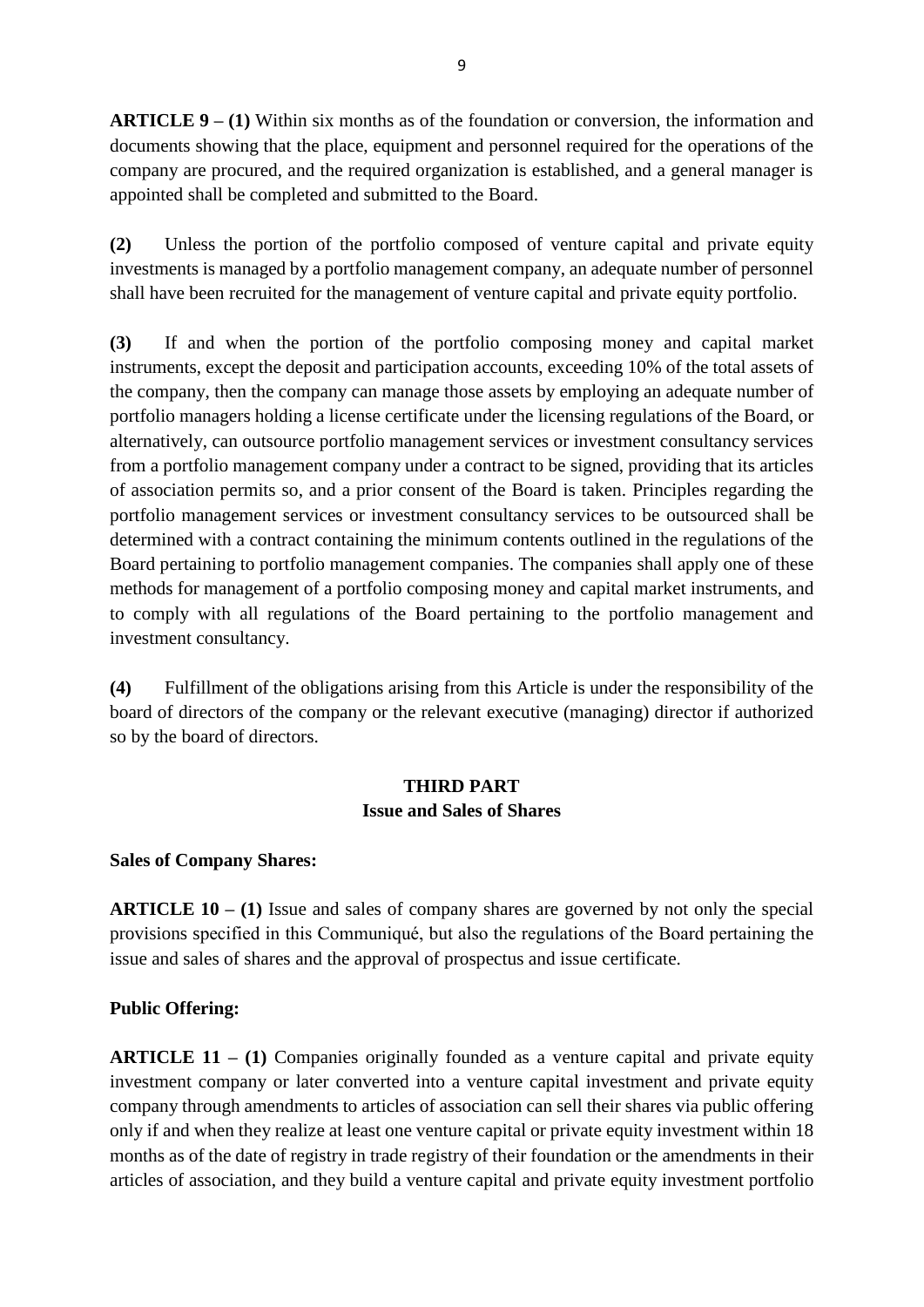under the provisions of this Communiqué within three years, and they fill in the public offering application form the content and principles of which will be determined by the Board and complete the documents enumerated in the form, and apply to the Board with a request of approval of their prospectus regarding the public offering of shares representing minimum 25% of their issued capital. If the public offering is realized through capital increase, shares corresponding to minimum 25% of post-increase capital shall be offered to public.

**(2)** Also after reaching the minimum 25% free float rate as a result of public offering to be realized by companies within the period envisaged in the preceding first paragraph, the company shares equal to the minimum 25% of the issued capital shall permanently be in publicly held share status.

**(3)** Companies failing to realize their venture capital and private equity investment within the period of 18 months specified in the first paragraph, or failing to build their venture capital and private equity investment portfolio under the provisions of this Communiqué within three years, or failing to fill in the public offering application form and complete other documents stated in the form and file an application to the Board or whose application is not approved by the Board due to the failure in meeting the required conditions shall be deprived of their right to operate as a venture capital and private equity investment company. Such companies are, within no later than three months as of the end of the specified period or as of the date of receipt of the negative opinion of the Board, liable to apply to the Board in order to amend their articles of association so as to exclude the venture capital and private equity investment company activities and operations. If the company does not make these amendments shall be deemed to have been dissolved pursuant to provisions of the subparagraphs (b) and (c) of the first paragraph of Article 529 of the Turkish Commercial Code.

## **Principles on Sales to Qualified Investors and on Companies Selling Their Shares Only to Qualified Investors:**

**ARTICLE 12 – (1)** Providing that their articles of association permits so, the companies can sell their shares only to qualified investors.

**(2)** These companies shall realize at least one venture capital or private equity investment within 18 months as of the date of registry in trade registry of their foundation or the amendments in their articles of association, and within three years thereafter, those companies shall fill in the application form for sales to qualified investors the format and principles of which will be determined by the Board and complete the documents enumerated in the form, and apply to the Board with a request of approval of their issue certificate regarding the sales of shares to qualified investors of shares representing minimum 25% of their post-increase capital. As for sales of shares to qualified investors, in all and any matters on which this Communiqué remains silent, the provisions pertaining to the sales to qualified investors of the Communiqué on Sales of Capital Market Instruments published in the Official Gazette edition 28691 dated 28/6/2013 are applicable by analogy. In the sales of shares to qualified investors, it is not mandatory to issue a prospectus and an announcement of sales to savers. Secondary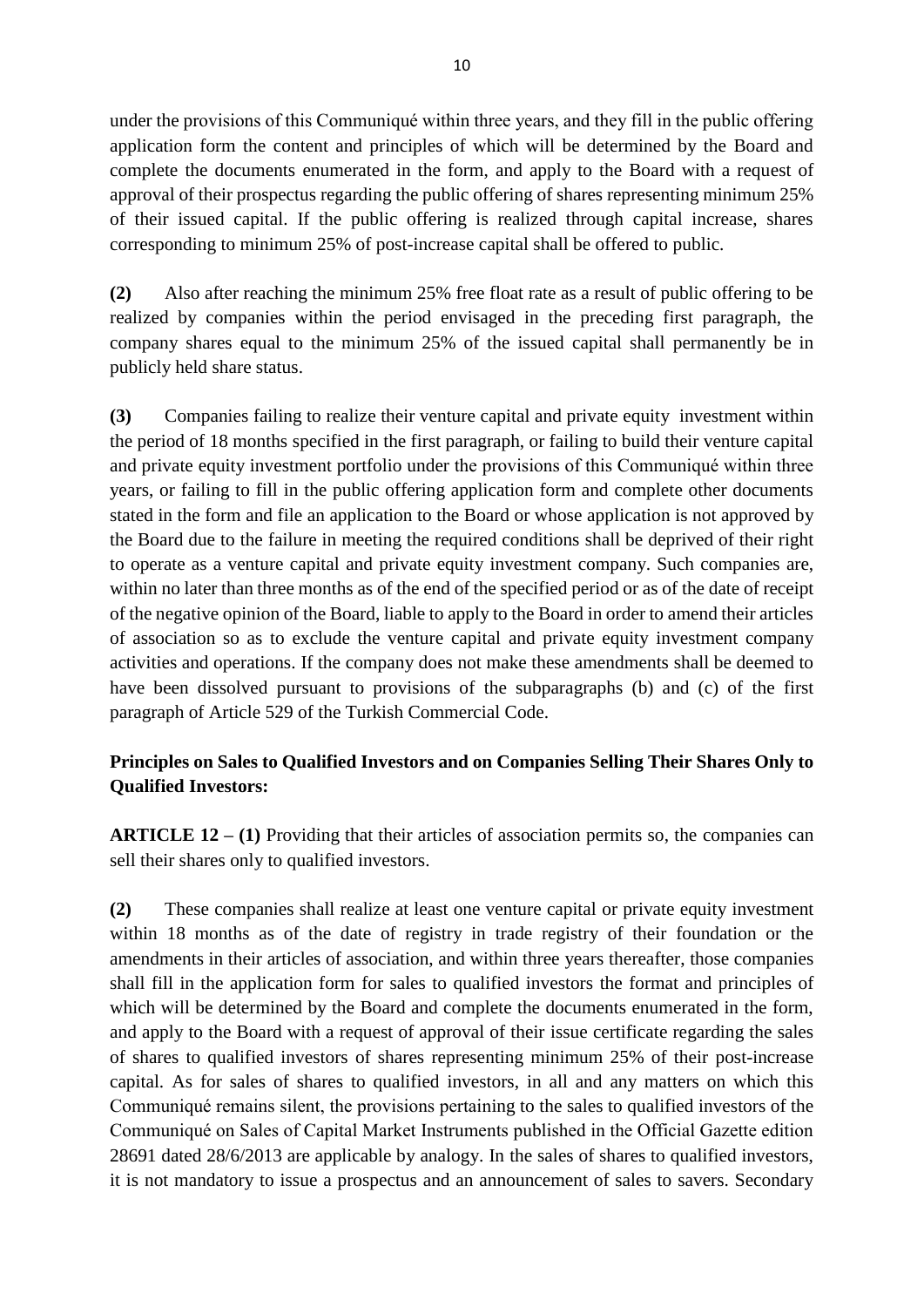sales to qualified investors can be realized through sales of existing shares or through capital increase.

**(3)** Companies failing to realize their venture capital and private equity investment within the period of 18 months specified in the first paragraph, or failing to fill in the application form for sales to qualified investors and complete other documents stated in the form and file an application to the Board within the period of three years or whose application is not approved by the Board due to failure in meeting the required conditions shall be deprived of their right to operate as a venture capital investment company. Those companies are, within no later than three months as of the end of the specified period or as of the date of receipt of the negative opinion of the Board, liable to apply to the Board in order to amend their articles of association so as to exclude the venture capital and private equity investment company activities and operations. A company who does not make these amendments is deemed to have been dissolved pursuant to provisions of the subparagraphs (b) and (c) of first paragraph of Article 529 of the Turkish Commercial Code.

**(4)** Companies selling their sales only to qualified investors are subject to the following principles and rules:

- **a)** These companies are not liable to have a leading shareholder, and the provisions of this Communiqué pertaining to leading shareholders are not applicable on these companies.
- **b)** Companies shares shall be dematerialized and registered in Central Registry Agency Co., Inc., and all of the shares shall be written to their name. Those shares can be transferred only to qualified investors also in the period after the sales to the qualified investors. Companies shall provide the information and documents showing that the transferee investors have the qualified investor qualifications. Transfers of shares to persons not having the qualified investor qualifications are not registered in the shares book.
- **c)** For foundation, the initial capital, and for conversion, each of the existing paid or issued capital and shareholders' equity shall not be less than TL 5.000.000.
- **ç)** The condition of constructing the required venture capital and private equity investment portfolio is not sought for before sales to qualified investors, but the condition in the subparagraph (b) of the first paragraph of Article 22 shall have been satisfied after the end of first year as of the first capital increase or sales to qualified investors after foundation or conversion.
- **d)** Companies are under obligation to receive and regularly keep the information and documents showing that the purchasing investors have the qualified investor qualifications set down in this Communiqué.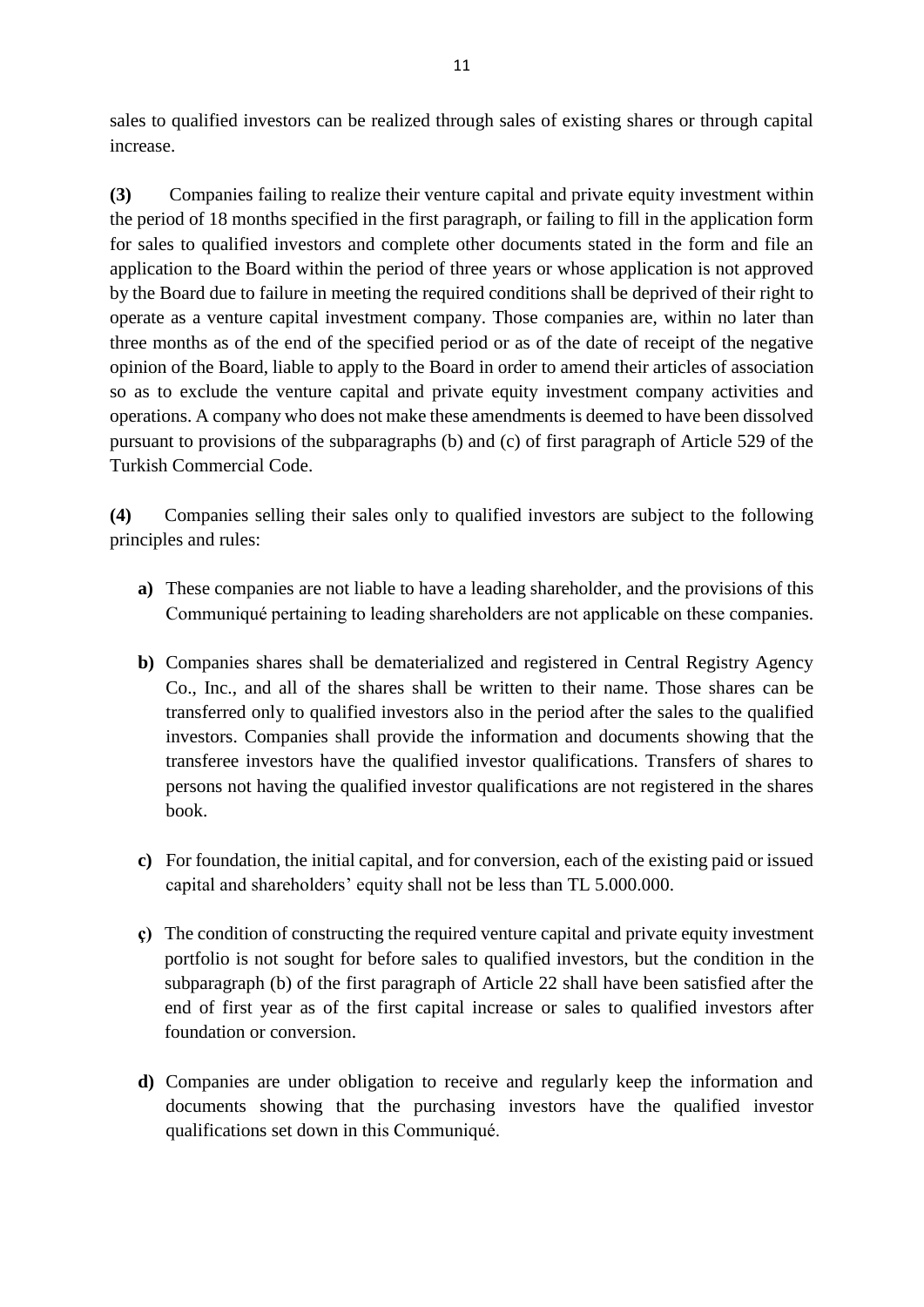- **e)** Interim financial statements are not required to be audited by an independent audit firm, or to be sent to the Board, or to be announced.
- **f)** Provisions of the third paragraph of Article 9 are not applied.
- **g)** Portfolio limitations other than the limitations stated in the subparagraphs (b) and (ç) of the first paragraph of Article 22 are not applied.
- **ğ)** The rate stated in the second paragraph of Article 25 is not applied.
- **h)** Total expense ratio limitation stated in the Article 26 is not applied.
- **ı)** The provisions of this Communiqué pertaining to announcement in PDP shall not apply for the companies whose shares are not traded in the stock exchange, and those companies shall provide the information mentioned in Article 31 to the Board within the same period stated therein, and make their partners informed thereabout as stipulated in their articles of association.
- **i)** Article 33 is not applied.
- **j)** Companies can not issue privileged shares other than shares granting a privilege in nominations for the board of directors or granting a privilege in profit distribution. Companies, afterwards can sales those shares to qualified investors, issue privileged shares, providing that their articles of association permits so, and a retirement right shall be granted pursuant to the Article 24 of the Law.
- **k)** The provisions of the fourth paragraph of Article 24 of the Law shall be applied for companies whose shares are not traded in the stock exchange and those companies wishing to exit from venture capital and private equity investment company status.

**(5)** Companies can make a capital increase prior to the sales of their shares to qualified investors. In that capital increases, a Board fee is charged over nominal value of all shares representing the capital of the company.

**(6)** All and any matters on which this Article remains silent shall be governed by other provisions of this Communiqué.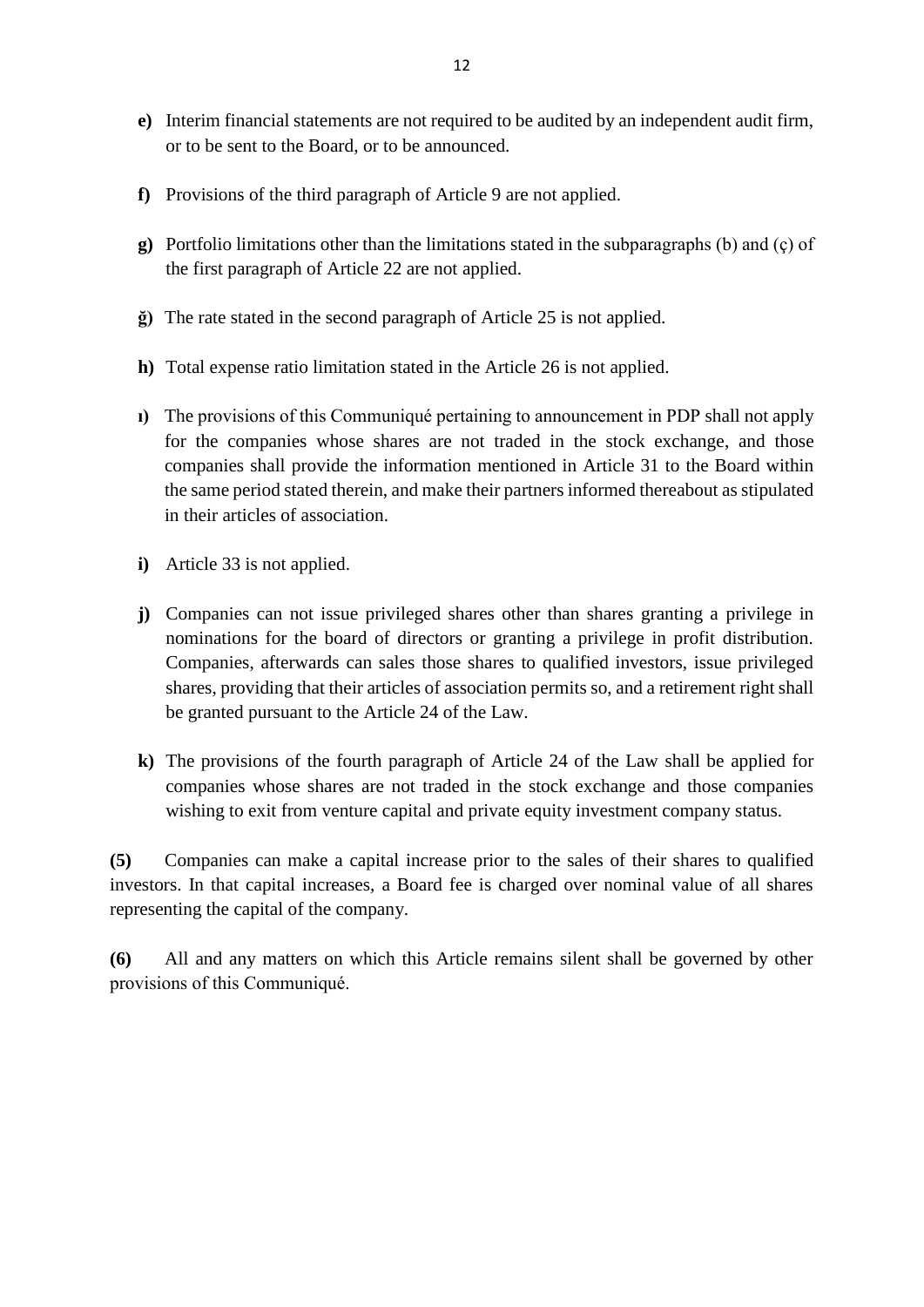### **Listing in BİAŞ:**

**ARTICLE 13 – (1)** Companies offering their shares to public shall, within 15 days as of the end of the sales period, apply to the Board for the delivery of the document required for quotation (listing) of their shares in BİAŞ. Within 15 days as of the receipt of this document, those companies shall file an application to BİAŞ for quotation (listing) of their shares.

### **FOURTH PART Type, Kind and Transfer of Shares**

### **Type and Kind of Shares:**

**ARTICLE 14 – (1)** Companies shares can be issued as shares written to either name or order.

**(2)** The provisions of the first paragraph of Article 414 of TCC are not applicable on registered shares quoted and traded in the stock exchange.

#### **Issue of Privileged Shares:**

**ARTICLE 15 – (1)** Companies offering their shares to public shall not issue any privileged shares other than the shares providing the privilege of the nomination of simple majority of full number of members of the board of directors. The provisions of the Article 360 of TCC shall not be applied in creation of privilege of nomination. After public offering, no privilege, also including the privilege of nomination for members of the board of directors, can in any case be created. The rights pertaining to privileged shares issued prior to the date of publishing of this Communiqué are, however, reserved.

**(2)** Under the principles determined by the Board, without prejudice to the reasonable results of events required by their ordinary operations, in publicly held companies realizing net loss in five consecutive yearly periods according to their financial statements prepared and issued under the Board regulations, the privileged shares covered by the first paragraph hereof shall be abolished by a Board decision. For the purposes of this provision, for those companies under obligation to issue consolidated financial statements shall use their consolidated financial statements. The provisions of this paragraph shall not be applied if the privileged shares belongs to the public administrations and entities.

### **Transfer of Shares:**

**ARTICLE 16 – (1)** Before public offering or sales to qualified investor, the transfer of shares representing at least 10% of company's capital, and the transfer of privileged shares, irrespective of the rates thereof, are subject to a prior permission of the Board. For share transfers as above, new shareholders acquiring shares in the companies shall comply with the conditions specified in all subparagraphs, except subparagraph (e), of the first paragraph of Article 6 hereof. In acquisition of shares of less than 10%, new shareholders acquiring shares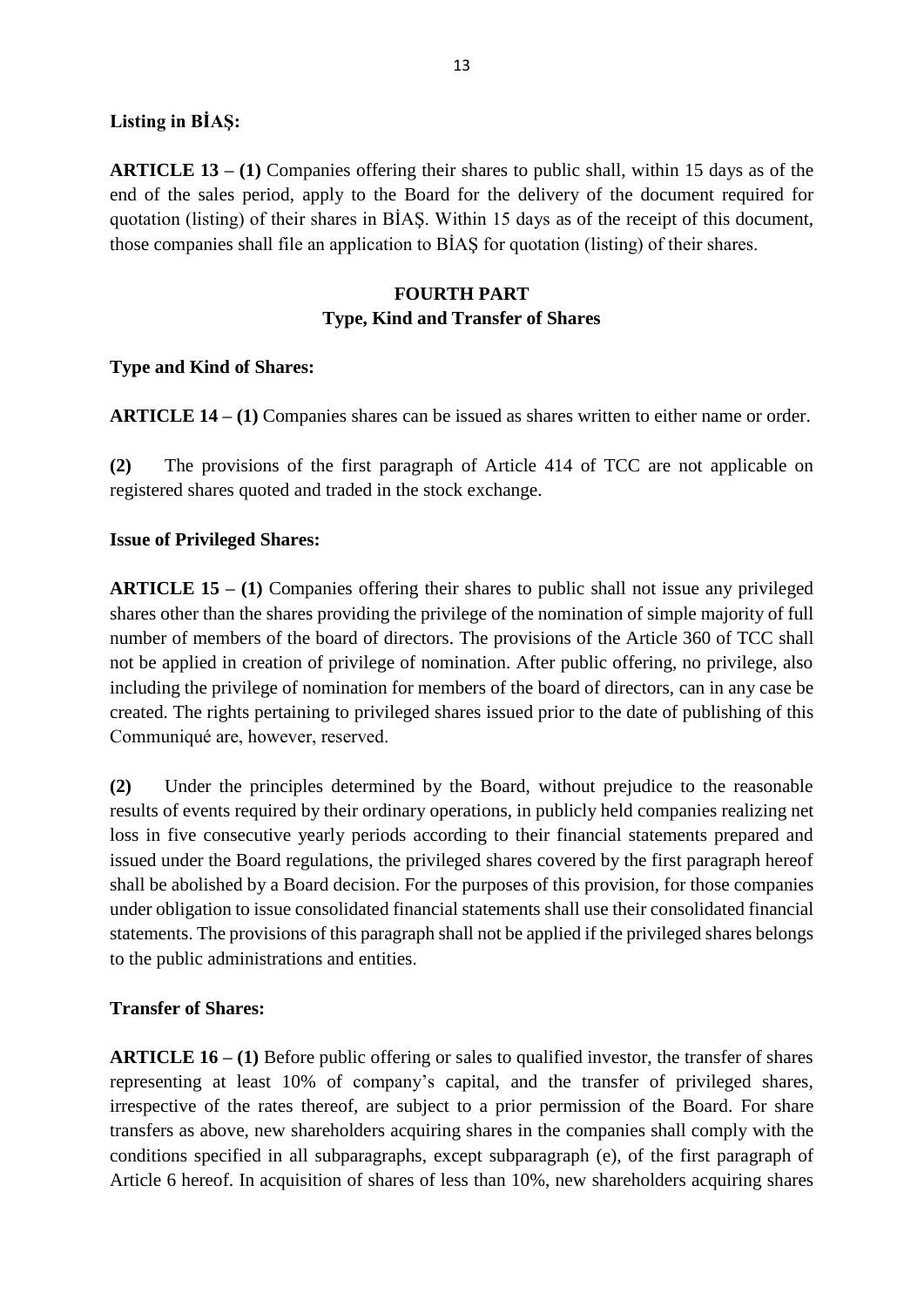in the companies shall submit to the Board within 10 business days as of the date of transfer of shares the documents showing that those companies comply with the conditions specified in all subparagraphs, except subparagraph (e), of the first paragraph of Article 6 hereof.

**(2)** After public offering or sales of shares of the companies to qualified investors, the shareholders having shares that gives management control in the company shall meet the conditions specified in all subparagraphs, except subparagraph (e), of the first paragraph of Article 6 hereof. Transfer of privileged shares giving the management control in the company is subject to a prior permission of the Board. In case of acquisition of management control with unprivileged shares, those shareholders shall submit the documents proving that they are in compliance with the specified conditions to the Board within 10 business days as of the acquisition date of shares.

**(3)** After public offering or sales of shares of the companies to qualified investors, if the shareholders having shares that gives management control in the company fail to meet the conditions specified in all subparagraphs, except the subparagraph (e), of the first paragraph of Article 6 hereof, then those shareholders shall dispose their shares giving management control in the company within maximum three months as of the date of their failure in meeting the specified conditions.

**(4)** In transfer of privileged shares giving the management control in the companies, if and when the shareholders who will take over the privileged shares become liable to make a share purchase offer, those shareholders shall have an adequate financial power to purchase those shares of other shareholders. The provisions of regulations of the Board pertaining to exemption from the obligation of making a share purchase offer are, however, reserved.

**(5)** In share acquisitions by banks under this Article, the conditions specified in the fourth paragraph of Article 6 are required to be satisfied.

**(6)** Transfers realized in conflict with the principles specified in the first, second and fifth paragraphs hereinabove shall not be registered in the share book. Registrations made in the share book in contradiction with provisions of the paragraphs above are null and void.

**(7)** Leading shareholder cannot, within two years as of the end of the period of sales in initial public offering of shares representing the minimum free float rate required to be reached pursuant to the first paragraph of Article 11 hereinabove, transfer their shares giving management control to those leading shareholders not having privileged shares in the company and to those leading shareholders having privileged shares in the company the majority shares giving the management control together with the shares representing at least 25% of their capital. After expiration of the specified period, the transferees of those shares are not required to meet the special conditions applicable on leading shareholder.

# **FIFTH PART Management Structure**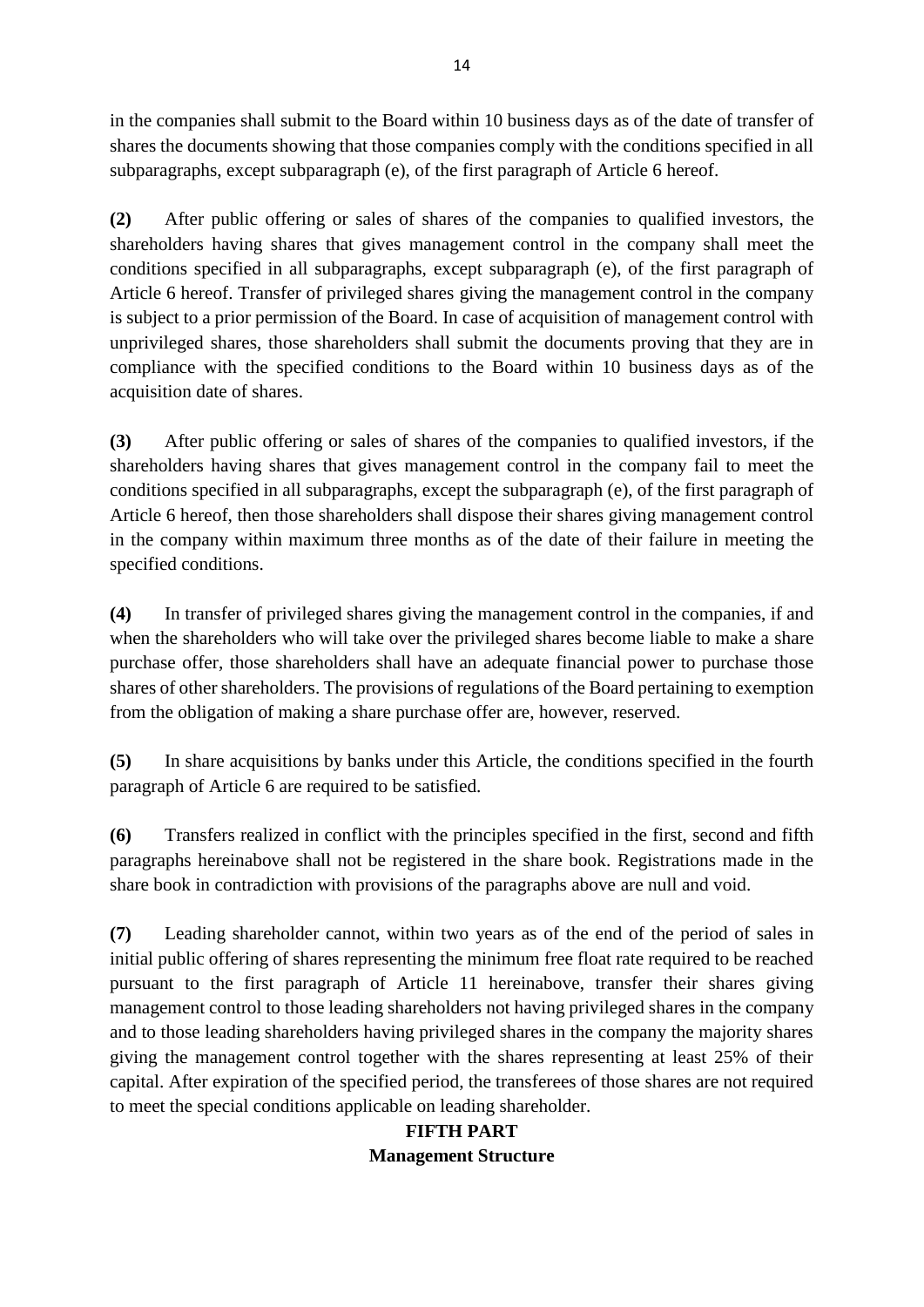#### **Directors and Bans on Directors:**

**ARTICLE 17 – (1)** Directors shall be elected and work under the pertinent Board regulations and the related articles of TCC.

**(2)** Directors of companies shall meet the conditions specified in all subparagraphs, except the subparagraph (e), of the first paragraph of Article 6 hereof. Furthermore, majority of directors shall be graduate of four-years' universities, and shall have a past experience of at least three years in the fields such as law, banking, finance, entrepreneurship, business administration, industry and trade of those are closely related to the fields of business of the company.

**(3)** Only directors having graduated from four-years' universities are required to be appointed to committees founded under the corporate governance regulations of the Board.

**(4)** It is the responsibility of the board of directors of the company or the related executive (managing) director if authorized by the board of directors to fulfill the obligations regarding the portfolio limitations and public disclosure as stipulated in this Communiqué. This liability continues for outsourcing those services under Article 9 and Article 25 hereof.

**(5)** In the case of a new appointment to the board of directors, the decision of appointment shall be sent to SPL within no later than 10 business days as of the appointment date, together with the documents showing that the appointed person meets the conditions set forth in the second paragraph hereof.

**(6)** If and when a director is not independent, within the meaning ascribed thereto in corporate governance regulations of the Board, from the persons being a party to the decisions to be taken by the board of directors, except for those decisions pertaining to venture capital and private equity investments, then the director is under obligation to inform the board of directors thereabout, together with the reasons thereof, and in any case, to have this information recorded in the meeting minutes. The provisions of Article 393 "Ban on Participation in Negotiations" of TCC are, however, reserved.

### **General Manager:**

**ARTICLE 18 – (1)** General manager of the company shall be a graduate of four-years' universities, and shall meet the conditions specified in all subparagraphs, except the subparagraph (e), of the first paragraph of Article 6 hereof, and shall have a past experience of at least five years in the fields such as law, banking, finance, entrepreneurship, business administration, industry and trade of those are closely related to the fields of business of the company.

**(2)** A person cannot deputize general manager for more than six months within the last 12 months period. At the end of this period, a deputy cannot be again appointed for this job .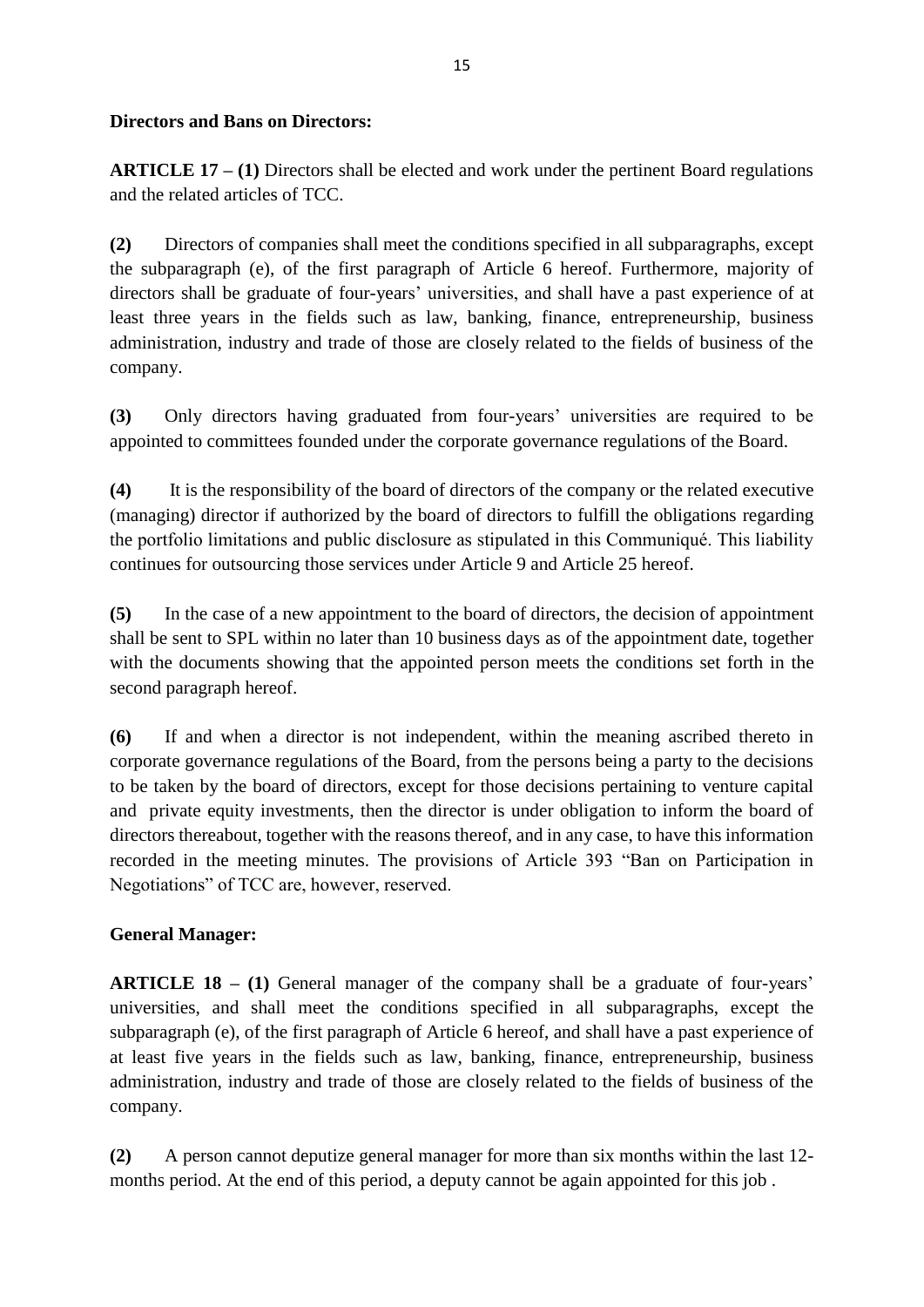**(3)** General manager not only may engage in executive duties and posts in venture capital and private equity investments within the portfolio of the company, but also may serve as a director in other entities and institutions, providing that it is not executive and it does not lead to failures in performance of his duties in the company.

**(4)** In the case of a new appointment to the general manager post, the decision of appointment shall be sent to the Board and to SPL within no later than 10 business days as of the appointment date, with the documents showing that the appointed person meets the conditions set forth in the first paragraph hereof.

### **Other Personnel:**

**ARTICLE 19 – (1)** It is required to employ an adequate number of qualified personnel for effective performance of activities of the company, and to comply with the pertinent regulations of the Board in election of specialized personnel who will assume and fulfill the duties stipulated in the capital markets legislation. Appointment and resignation of personnel serving as a member in committees required to be established pursuant to the pertinent regulations of the Board shall also be notified to SPL within no later than 10 business days as of either the appointment date or the resignation date.

**(2)** Personnel covered by this Article are required to meet the condition specified in the subparagraph (h) of the first paragraph of Article 6 hereof.

### **SIXTH PART**

### **Principles on Activities, Investments and Portfolio**

### **Scope of Activities and Limitations on Activities:**

**ARTICLE 20 – (1)** Companies:

- **a)** may make venture capital and private equity investments under the principles set forth in this Communiqué; and
- **b)** may, with a view to diversifying their portfolio other than venture capital and private equity investments, make investments in capital market instruments listed and trading or issued to be listed and traded in stock exchange, reverse repo transactions in stock exchange, Custody and Clearing Bank Money Market transactions, investment fund units, on call and term deposit on TL and foreign exchange and participation accounts. Capital market instruments, other than investment fund units, shall be traded solely in exchange; and
- **c)** may participate in management of portfolio companies; and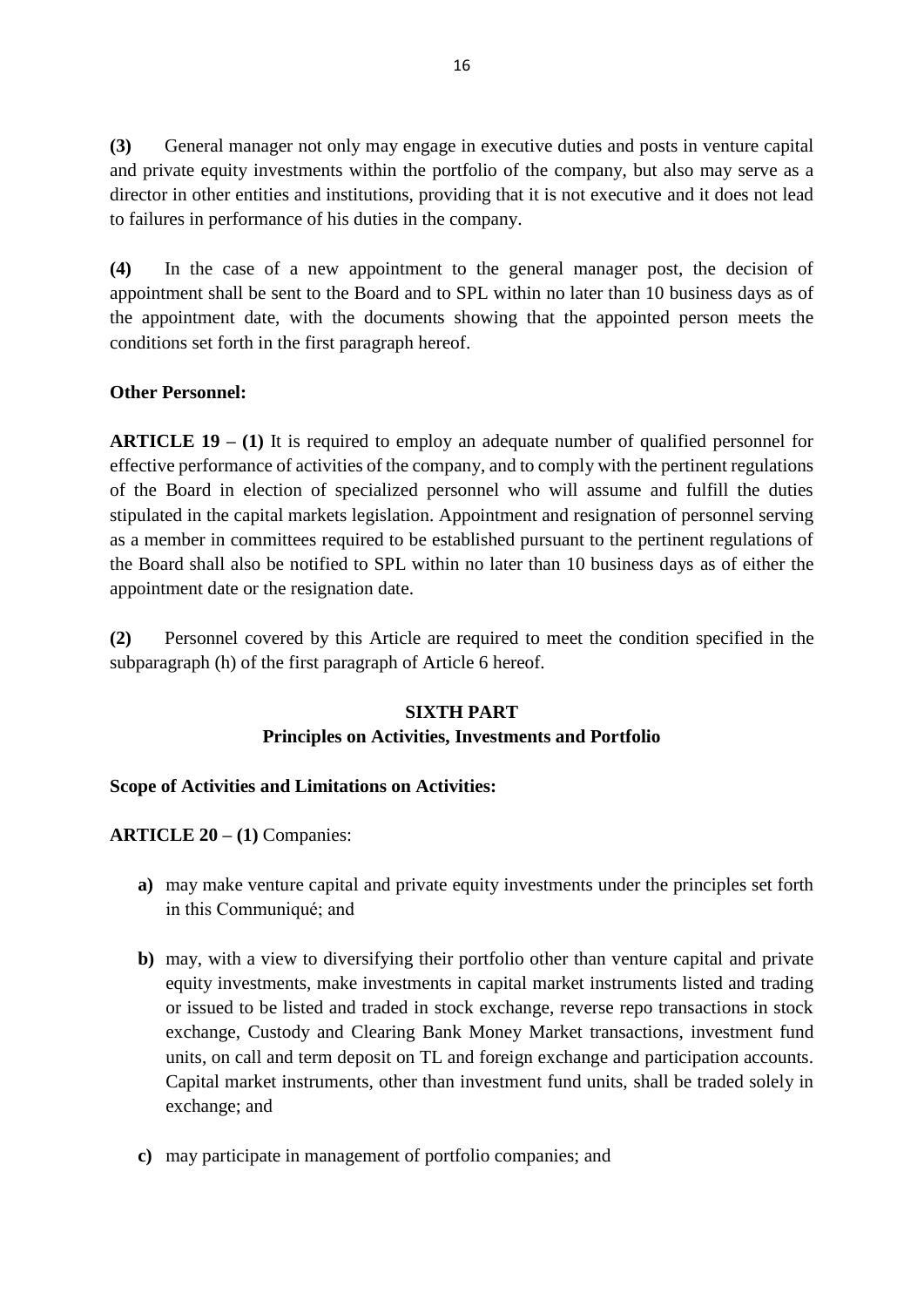- **ç)** may give consulting services to portfolio companies; and
- **d)** may become a shareholder of consultancy companies established either at home or at abroad in order to offer consulting services for venture capital and private equity activities in Turkey; and
- **e)** may become a shareholder of portfolio management companies established either at home, or of portfolio management companies established at abroad, in order to give management or consultancy services regarding solely the portfolio companies described in this Communiqué; and
- **f)** may render market consulting services in BİAŞ Emerging Companies Market.

**(2)** Subject to the exceptions mentioned in the following subparagraphs, companies shall in no case give guarantees or stand as a guarantor in favor of third parties and shall in no case establish pledges and mortgages on portfolio assets for any purpose, including the conduct of activities mentioned in this Article:

- **a)** Granting pledges and guarantees or establishing mortgages in favor of portfolio companies meeting the SME conditions described in the SME Regulation; and
- **b)** In financing of investment to be made in a portfolio company included or to be included in the company's portfolio, entering into contracts relating to pledge of shares owned or to be owned by the company in that venture company.

**(3)** Companies can provide the portfolio companies with a short-term finance solely and exclusively as working capital in such manner not to breach the provisions of the Law pertaining to transfer of hidden profits. However, resources transferred under this paragraph are not considered and treated as a venture capital and private equity investment for the purposes of this Communiqué.

## **Venture Company, Venture Capital and Private Equity Investment:**

**ARTICLE 21 – (1)** Portfolio companies are required to aim to create or develop tools, instruments, materials, services new products, methods, systems and production techniques having industrial and agricultural application and commercial market potentials or to be capable of achieving these objectives with managerial, technical or capital supports.

**(2)** Companies may make investments only in joint-stock and limited companies under the preceding first paragraph. Portfolio companies, being a limited company as of the date of investment, are required to complete their process of conversion into a joint-stock company within one year as of the first investment date. It is the responsibility of the board of directors of the company or the relevant executive (managing) director if authorized so by the board of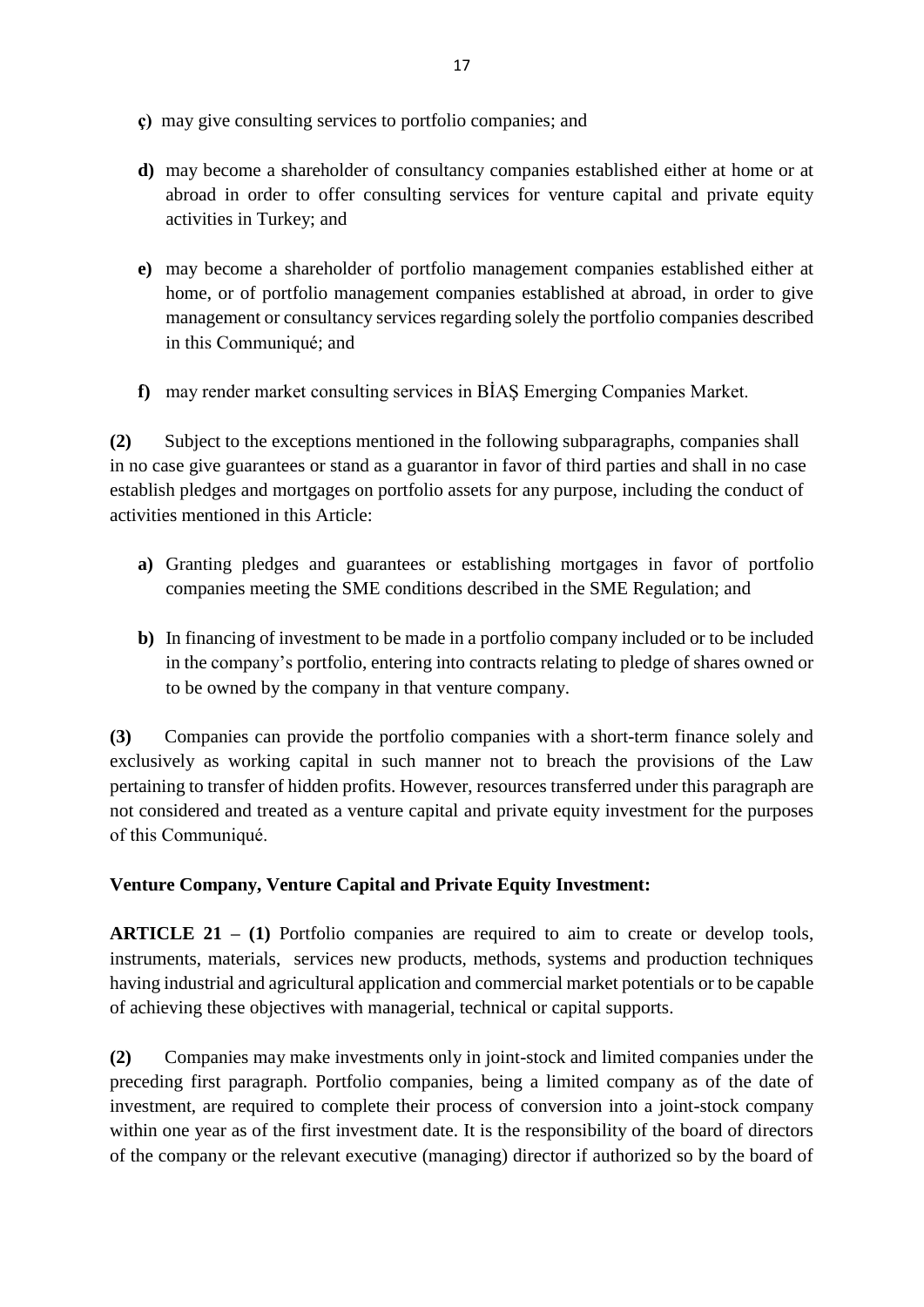directors to fulfill the obligations stipulated in this Article. This liability continues also for outsourcing those services under Article 25 hereof.

**(3)** As venture capital and private equity investment, the companies:

- **a)** may become a shareholder or be a founder of portfolio companies through capital increase or transfer of shares either directly or indirectly through special-purpose companies established at home or through collective investment corporations established at abroad, as defined in this Communiqué; and
- **b)** may invest in debt instruments issued by portfolio companies; and
- **c)** may directly or indirectly invest in corporations founded for the purpose of collective investments at abroad in order to make investments in portfolio companies defined in this Communiqué, providing that the risk of investments is limited by the amount of principal used in investment; and

**ç)** may invest in capital market instruments issued by other venture capital and private equity investment companies and in fund units of venture capital and private equity investment funds; and

- **d)** may invest in shares of companies listed and traded in BİAŞ Emerging Companies Market; and
- **e)** may invest in shares, not listed and traded in stock exchange, of publicly held corporations categorized as a venture company; and
- **f)** may provide portfolio companies with a finance structured as a mixture of debt and capital finances; and
- **g)** may become a shareholder of special-purpose joint-stock companies established at home, the fields of business as enumerated in articles of association of which are limited only by the purpose of investing in portfolio companies as defined in this Communiqué.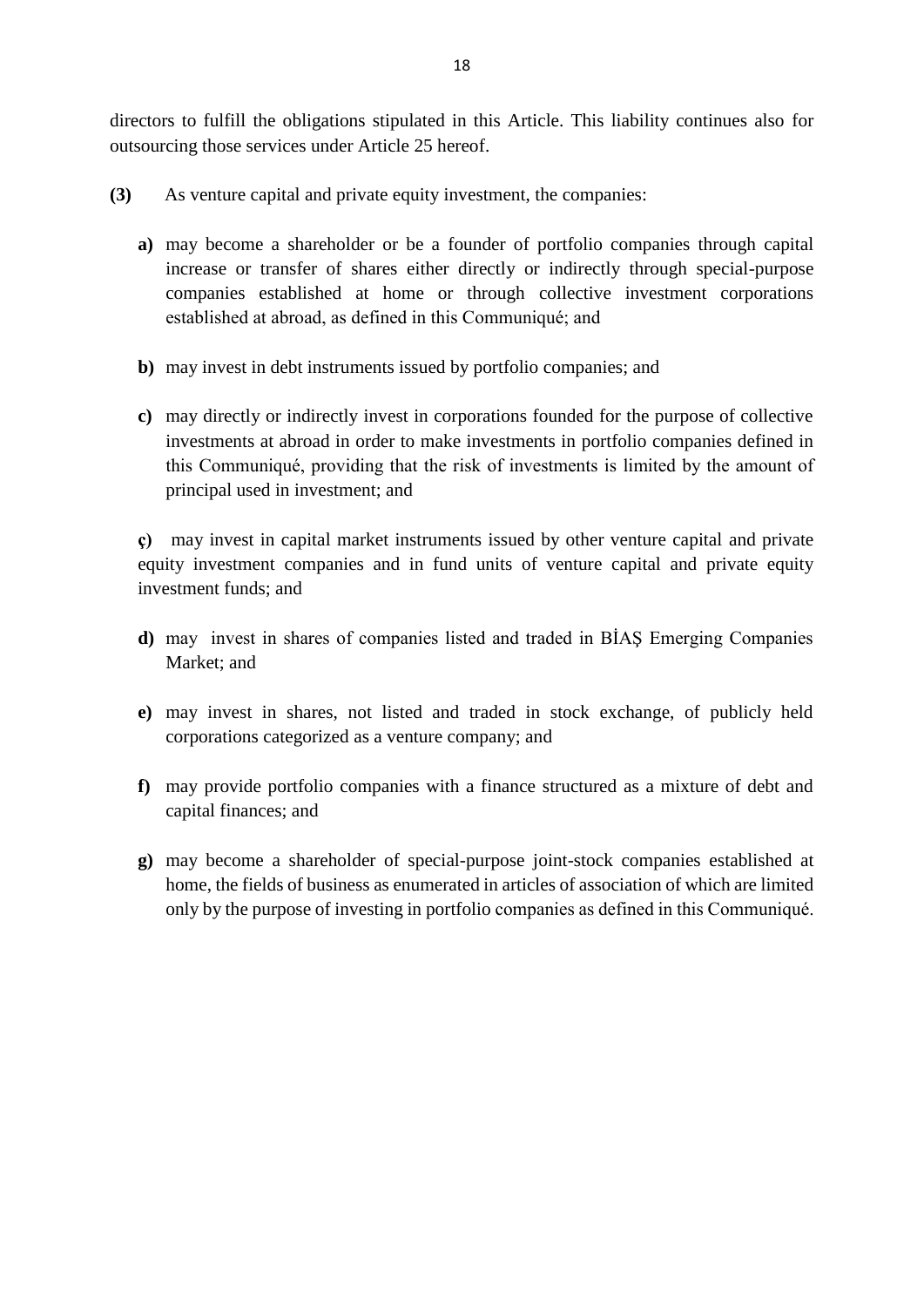#### **Portfolio Limitations:**

**ARTICLE 22 – (1)** Companies:

- **a)** may not make investments in companies the management control of which is held by their shareholders having their management control or by their directors and general manager. Investments made in non-related party companies concurrently with the persons referred to in this subparagraph are not considered as a part of this subparagraph; and
- **b**) are obliged to make venture capital and private equity investments equal to at least 51% of total assets of company; and
- **c)** may, in the investments made pursuant to subparagraph (b) of first paragraph of Article 20, invest in capital market instruments issued by a single issuer equal to at most 10% of total assets of company; and
- **ç)** may become shareholders in companies covered by subparagraphs (d) and (e) of the first paragraph of Article 20 up to 10% of total assets of company; and
- **d)** may grant pledges, guarantees and mortgages under the subparagraph (a) of the second paragraph of Article 20 hereof up to 10% of total assets of company;. The amount of guarantees given or pledges and mortgages established in favor of a venture company can, however, not exceed 25% of total investments made in that venture company; and
- **e)** may invest in collective investment schemes established at abroad under the subparagraph (c) of the third paragraph of Article 21 hereof up to 49% of total assets of company;. However, in any case, this investment cannot exceed 20% of capital of the relevant scheme; and
- **f)** may make investments under the subparagraph (e) of the third paragraph of Article 21 hereof up to 25% of total assets of company; and
- **g)** may, with the intention of protecting their portfolio against risks such as currency, interest and market risks, invest in derivative instruments, providing that their articles of association permits so; and
- **ğ)** if and when the amount of direct investments made in portfolio companies meeting the SME conditions defined in the SME Regulation exceeds 5% of total assets of company;, then the portfolio limitation specified in the subparagraph (b) of the first paragraph shall be applied as 35%; and
- **h)** may make investments under the subparagraph (f) of the third paragraph of Article 21 hereof up to 25% of total assets of company; and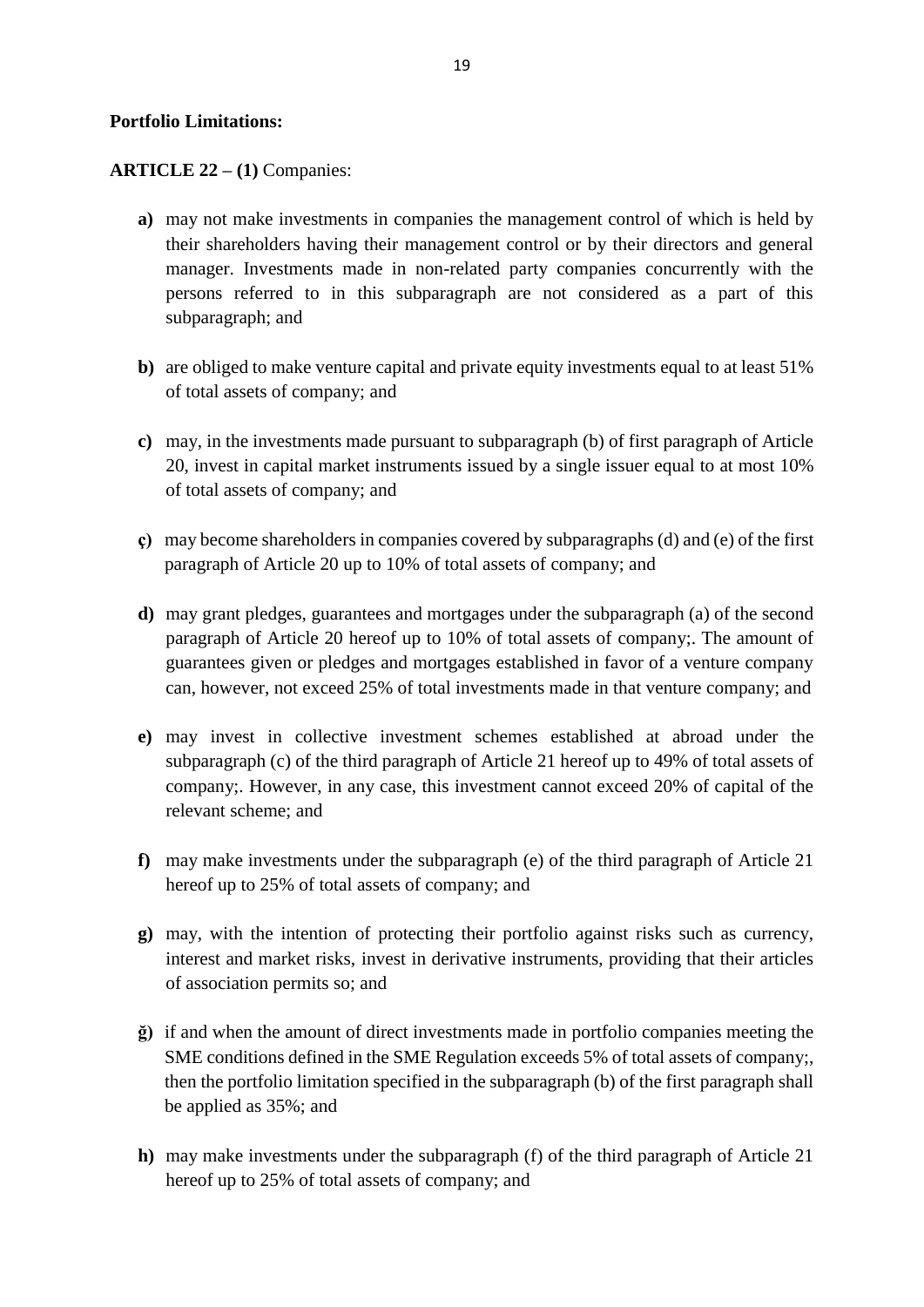**ı)** may make investments in TL and foreign currency on call and term deposit and participation accounts up to 20% of total assets of company.

**(2)** Total assets shown in the year-end solo financial statements of the company shall be used for the portfolio limitations set forth in the preceding first paragraph. .

**(3)** It is the responsibility of the board of directors of the company or the related executive (managing) director if authorized so by the board of directors to fulfill the obligations arising from this Article. This liability continues for outsourcing those services under Article 25 hereof.

## **Contracts Regarding the Venture Capital and Private Equity Investments:**

**ARTICLE 23 – (1)** Venture capital and private equity investments of the companies through which grants shareholders rights , shall be handled under a shareholders' agreement to be signed by and between the company on one side and the existing shareholders having management control in the company on the other side.

**(2)** Shareholders' agreement shall contain the mutual rights and obligations of the company and the existing shareholders of the venture company, specifically the management of the venture company. Shareholders' agreement may further contain clauses regarding the partial or full exit from the venture company, and pre-emptive rights, tag-along and drag-along rights, dividend policy, and share sales or purchase options.

**(3)** If the company acquires all of the shares representing capital of the venture company or acquires the management control thereof, it is not obligatory to sign a shareholders' agreement under this Article. In this case, it is adequate to sign a share transfer agreement and to submit that agreement to the Board, without prejudice to provisions of TCC pertaining to transfer of shares.

**(4)** It is required to enter into an agreement setting down the conditions applicable to and the mutual rights and obligations of parties regarding the finance, being a mixture of debt and capital finances, pursuant to the subparagraph (f) of the third paragraph of Article 21 hereof.

### **Breach of Portfolio Limitations:**

**ARTICLE 24 – (1)** In incidental cases such as capital increase of company, collection of dividends from venture capital and private equity investments, bankruptcy of venture companies or increase of value of assets other than venture capital and private equity investments resulting in the fall of the rate of venture capital and private equity investments in total assets of company shown in its year-end solo financial statements below 51%, providing that an application is filed to the Board for time extension, and such application is accepted and approved by the Board, the company and if any, portfolio manager may be granted a time of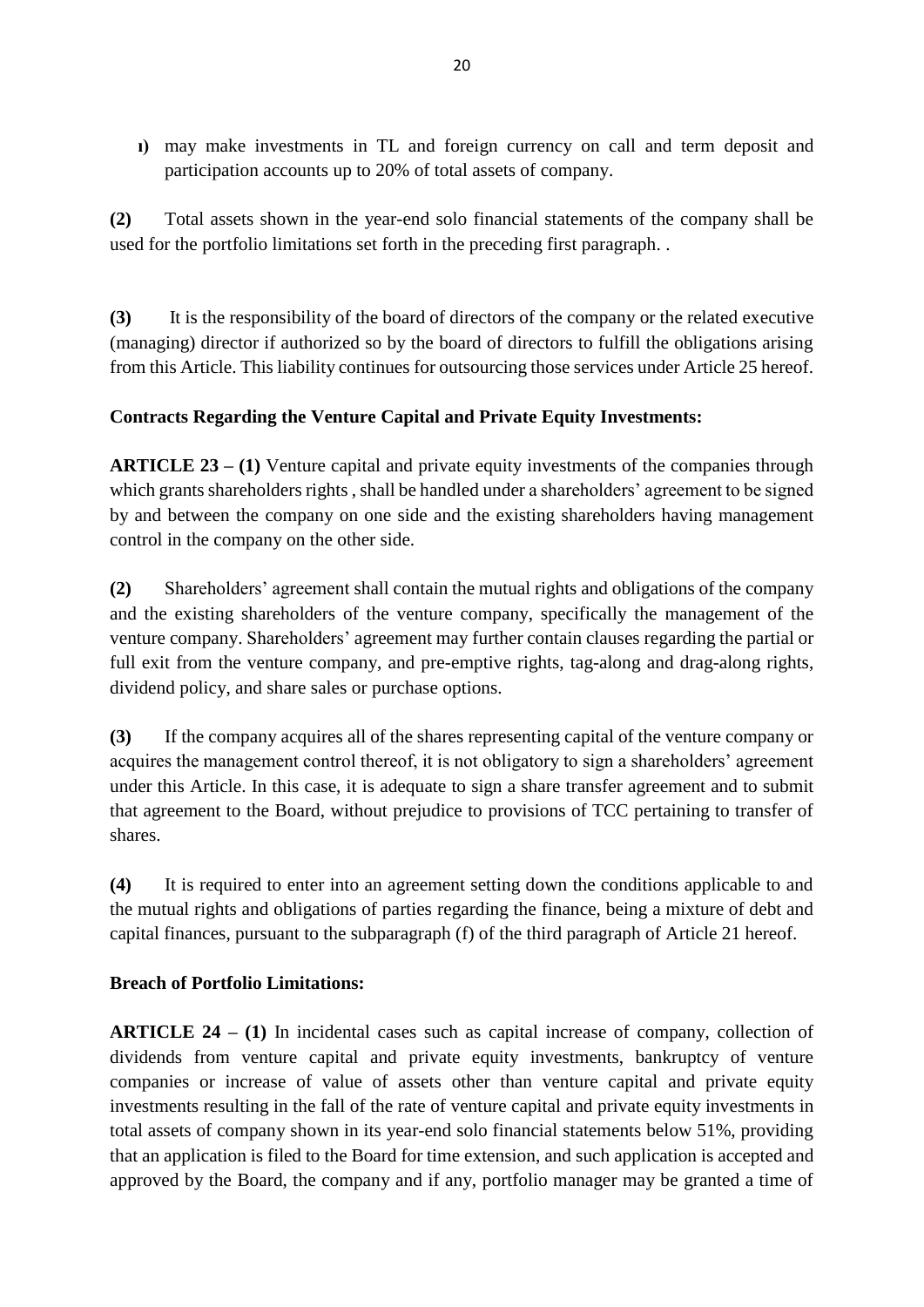one year as of the end of accounting period of occurrence of that breach, for the purpose of reestablishment of compliance with portfolio limitations.

**(2)** In the event that the portfolio limitation of minimum 51% cannot be achieved due to full exit from venture capital and private equity investments, providing that an application is filed to the Board for time extension, and such application is accepted and approved by the Board, the company and if any, portfolio manager may be granted a time of two years as of the end of accounting period of the occurrence of the exit from investments, in order to ensure compliance with portfolio limitation of minimum 51%. Provided, however, that this right of requesting a time extension may be used by not more than once in the last five years, including the year of failure to comply with the portfolio limitation of minimum 51%.

**(3)** In the case of conflict with other portfolio limitations specified in this Communiqué, unless such conflict arises from the changes in the value of portfolio assets, providing that an application is filed to the Board for time extension, and such application is accepted and approved by the Board, the companies and if any, portfolio manager may be granted a time of one year as of the end of accounting period of occurrence of that conflict, in order to ensure compliance with maximum limits specified in this Communiqué.

**(4)** If the portfolio limitations can not be achieved by the end of the period granted by the Board pursuant to the first, second and third paragraphs hereinabove, within no later than three months as of the end of the specified period, the companies shall apply to the Board in order to amend their articles of association so as to exclude the venture capital and private equity investment company activities and operations. A company who does not make these amendments is deemed to have been dissolved pursuant to the provisions of the subparagraphs (b) and (c) of the first paragraph of Article 529 of TCC.

**(5)** It is the responsibility of the board of directors of the company or the related executive (managing) director, if authorized so by the board of directors, to fulfill the obligations arising from this Article. This liability continues for outsourcing those services under Article 25 hereof.

# **SEVENTH PART Other Principles on Portfolio**

# **Principles on Consulting and Portfolio Management Services Regarding the Venture Capital and Private Equity Investments:**

**ARTICLE 25 – (1)** Providing that their articles of association permits so, and a prior consent of the Board is taken, and the board of directors decides so, companies may outsource the management of venture capital investments and private equity investments to portfolio management companies, and receive consulting services from institutions specialized on selection and management of venture companies for use in connection with their activities, under an agreement to be signed therein for. Principles of portfolio management services to be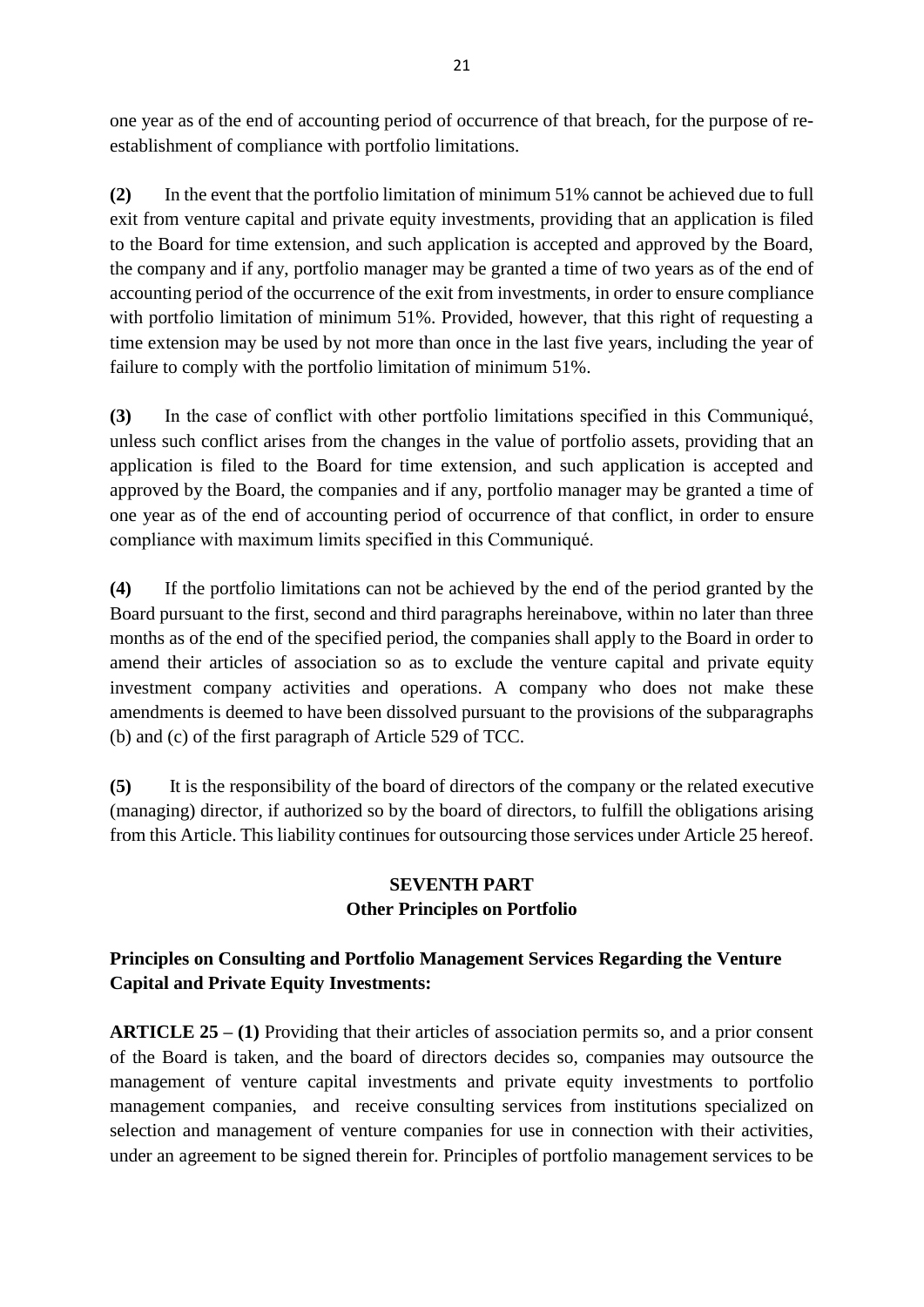purchased as above shall be determined by a contract containing the minimum contents specified in the regulations of the Board pertaining to portfolio management companies.

**(2)** Companies may pay a performance fee to the portfolio management companies for those portfolio management services. The performance fee shall be calculated for the difference between the disinvestment gain from a portfolio company and the investment cost thereof. Profit shares gained from venture companies and interest income from debt instruments issued by venture companies may also be used in the calculation of performance fee. Performance fee payable for the portion of portfolio composing venture capital and private equity investments cannot exceed 20% of the total amount calculated as specified in this paragraph.

**(3)** For performance fee payable for the portion of portfolio composing money and capital market instruments, the regulations of the Board pertaining to performance-based pricing of collective investment schemes shall be applied.

## **Total Expense Ratio:**

**ARTICLE 26 – (1)** Total sum of fees paid by companies for all outsourced services, except for performance fee, cannot exceed 2.5% of total assets in their last annual solo financial statements.

**(2)** It is the responsibility of the board of directors of the company or the related executive (managing) director if authorized so by the board of directors to fulfill the obligations arising from the first paragraph of this Article.

### **Custody of Company's Portfolio:**

**ARTICLE 27 – (1)** The custody of the money and capital market instruments in the company's portfolio shall be kept in the Clearing Bank under a custodian agreement to be signed.

### **Pre-public Offering Capital Increase:**

**ARTICLE 28 – (1)** Companies may make capital increase prior to public offering provided that they do not distribute their profit in cash.

**(2)** In capital increases to be effected pursuant to this Article, a Board's fee shall be charged over nominal value of all shares representing capital of the company.

### **Financial Debt Limit:**

**ARTICLE 29 – (1)** Total sum of short-term financial debts, including the bank loans, and of nominal value of short-term debt instruments issued by the company cannot exceed half of the shareholders' equity shown in its last annual solo financial statements audited by an independent audit firm, and total sum of its long-term financial debts and of nominal value of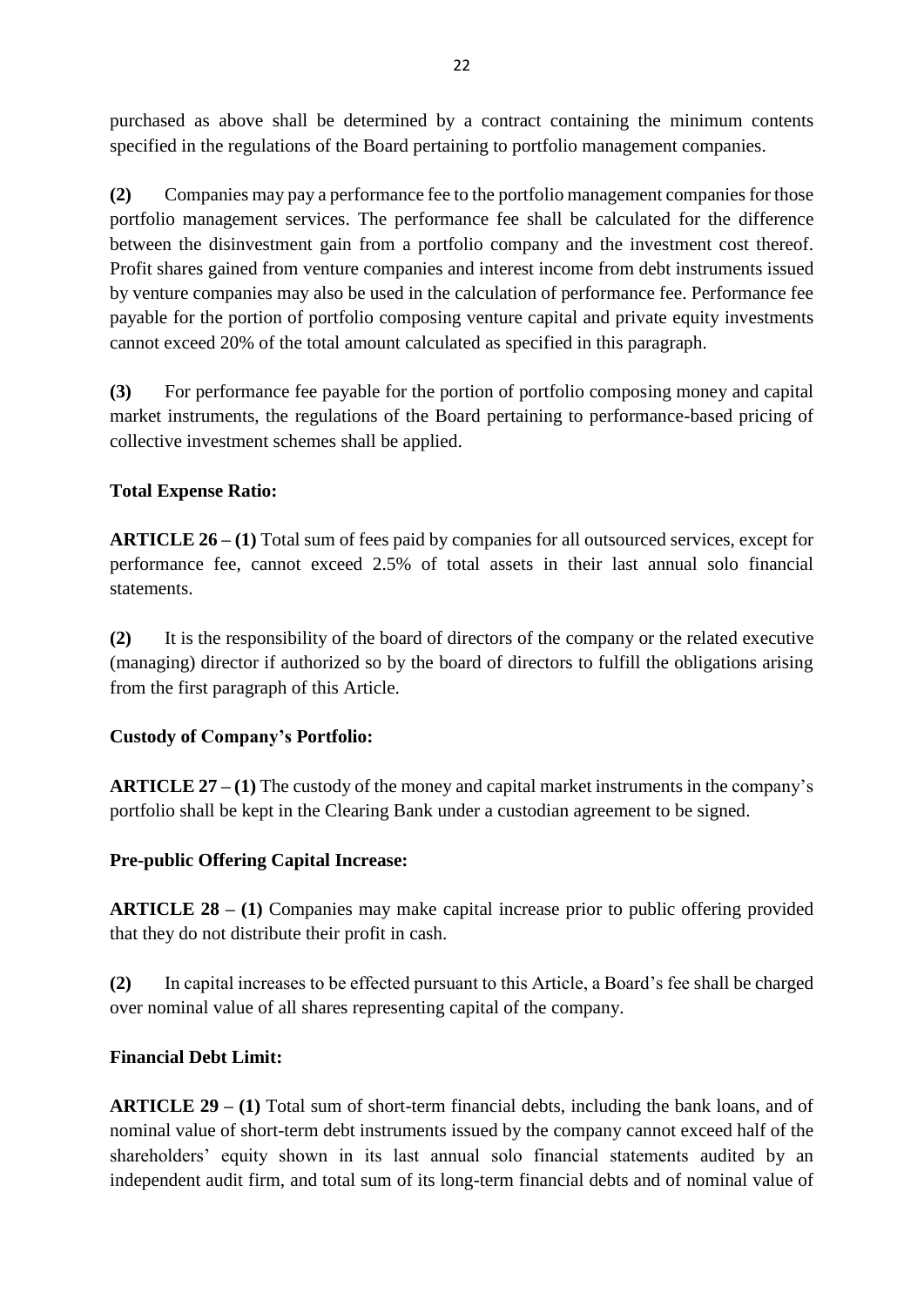long-term debt instruments issued by the company cannot exceed twice of the shareholders' equity shown in its last annual solo financial statements audited by an independent audit firm. In calculations to be made pursuant to this paragraph, the initial term to maturity of debt instruments is deemed as the relevant term of debt instrument.

**(2)** With respect to issue of debt instruments, all and any matters on which the preceding first paragraph remains silent shall be governed by provisions of the Communiqué on Debt Instruments (II-31.1) published in the Official Gazette edition 28670 on 7/6/2013.

## **EIGHTH PART Principles on Public Disclosure and Information Obligations**

## **Principles on Financial Statements:**

**ARTICLE 30 – (1)** Regulations of the Board pertaining to the financial reporting shall be applicable in the preparation and public disclosure of consolidated and solo financial statements of companies.

**(2)** Information on the control of portfolio limitations, financial debt limitation and total expense ratio specified in this Communiqué in the financial statements by using the solo financial statement accounts shall be given in line with the footnote format shown in Annex-1 of this Communiqué and of the explanations relating thereto as specified by the Board.

## **Principles on Public Disclosure:**

**ARTICLE 31 – (1)** Companies shall submit to the Board:

- **a)** a copy of TTRG where amendments to articles of association are published, within six business days as of publication date; and
- **b)** the information on the new shareholders structure and the results of sales in public offering, within six business days as of the end of sales period; and
- **c)** the decisions of board of directors regarding the venture capital and private equity investments and exit from those investments, within six business days as of the decision date; and
- **ç)** a copy of final and binding shareholders' agreements, share transfer agreements, and agreements covered by the fourth paragraph of Article 23, based on a decision of the board of directors, within six business days as of the signature date of those agreements; and
- **d)** the final and binding agreements based on a decision of the board of directors, and articles of association of the company, and fund rules and prospectuses and other related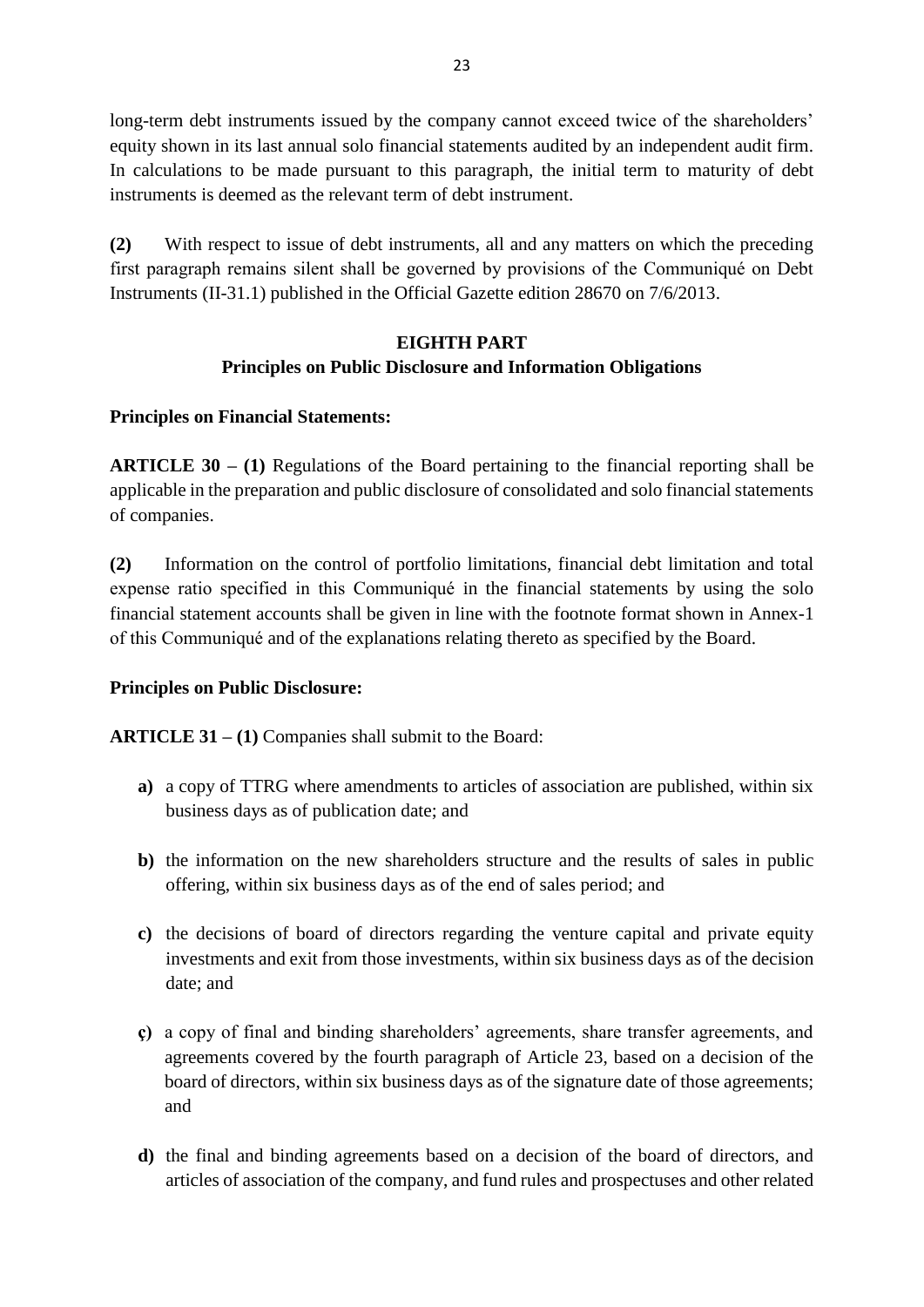documents regarding the investments and transactions covered by the subparagraphs (d) and (e) of the first paragraph of Article 20 and the subparagraphs (c), (f) and (g) of the third paragraph of Article 21, within six business days as of the investment date; and

- **e)** the information and documents proving that venture companies meet the SME conditions stipulated in the SME Regulation pursuant to the subparagraph (a) of the second paragraph of Article 20 hereof, within six business days as of the establishment date of pledge or mortgage or granting of guarantee in favor of those companies; and
- **f)** the information on the process of conversion into a joint-stock company pursuant to the second paragraph of Article 21 hereof, within six business days as of the date of completion that process; and
- **g)** a copy of agreements signed with companies from which consulting services, portfolio management services and investment consultancy services are received, within six business days as of the signature date of the agreement.

**(2)** In addition to those events for the companies to disclose to public under the Board regulations pertaining to public disclosure of material events, companies shall announce in PDP:

- **a)** the information on capital shares and voting rights in a venture company and on debt instruments purchased, within two business days as of the investment date; and
- **b)** the information leading to at least 10% change in the value of an asset shown in the last solo financial statements audited by an independent audit firm or in the related item in the financial statements, within two business days as of the date of this change; and
- **c)** the amount of portfolio management and consulting service fees paid to the related parties, within two business days as of the payment date; and
- **ç)** the valuation reports which are required to be prepared pursuant to the Board regulations, within two business days as of preparation date; and
- **d)** the board of directors decisions on the investments in the venture companies or exit from those investments, within two business days as of the decision date; and
- **e)** the board of directors decision on the purchase of portfolio management services and consulting services, within two business days as of the decision date; and
- **f)** the information on the portfolio management company from which portfolio management services and investment consulting services are purchased, and on the term of agreement regarding those services, within two business days as of the signature date of the agreement.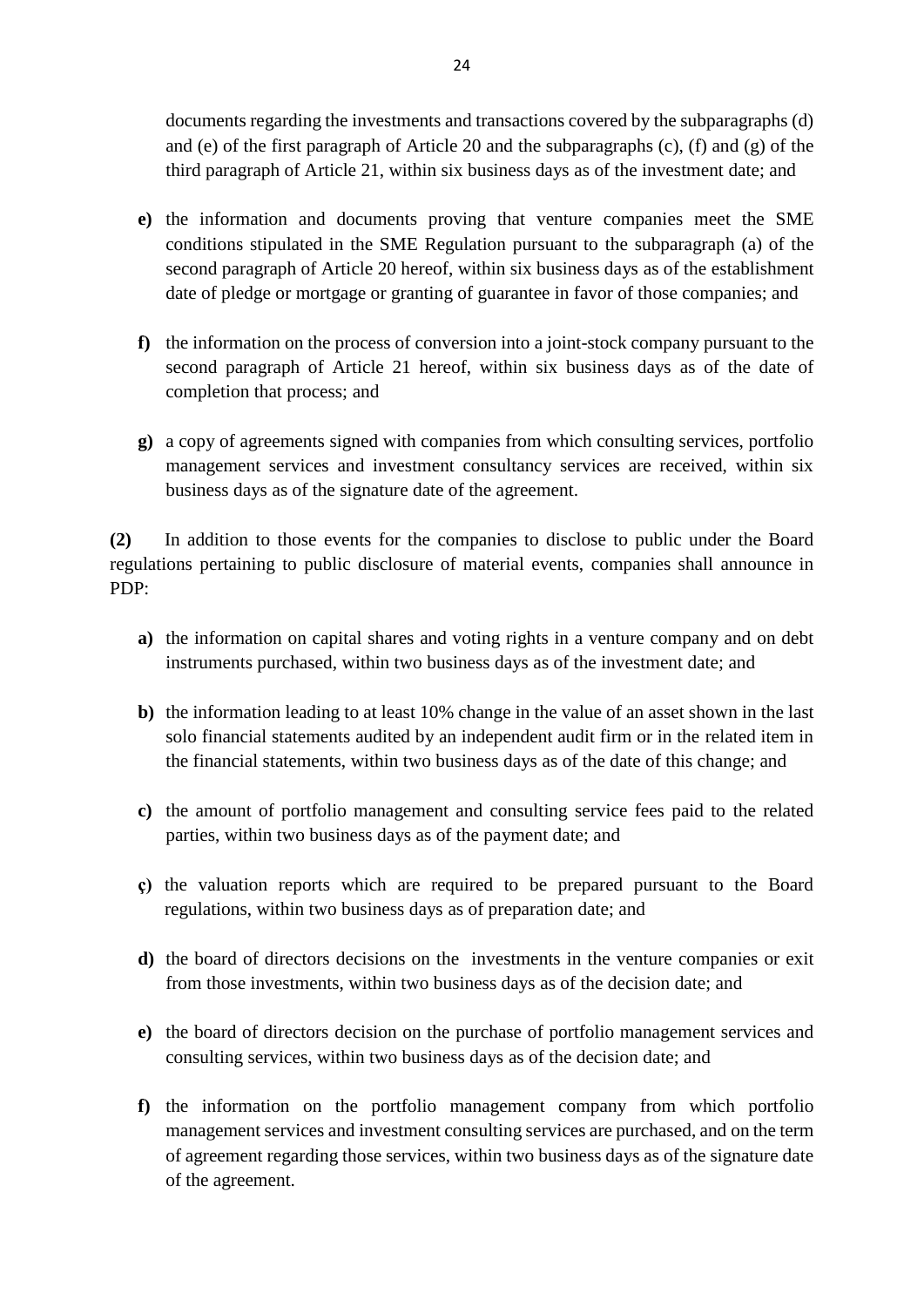During the period prior to public offering, the notices covered by this paragraph shall be submitted to the Board within the same period of time.

## **Principles on Notification Obligations:**

**ARTICLE 32 – (1)** The company is under obligation to inform the Association on:

- **a)** the appointment of managing (executive) directors for the company and their duties and responsibilities, and any of the changes in those decisions, within ten business days as of the related board of directors decisions date; and
- **b)** the information on the communication details, internet website, tax identity number and trade registry number, and any of the changes in those information, within ten business days as of the date of change; and
- **c)** the information on the independent audit firm chosen pursuant to the regulations of the Board pertaining to the independent audit, and any of the changes therein, within ten business days as of the date of choice or change; and
- **ç)** the address of its headquarters and any of the changes therein, within ten business days as of the date of change; and
- **d)** its existing authorized signatories list and any change therein, its current authorized signatories list, within ten business days as of the board of directors relevant decisions date; and
- **e)** the lawsuits and legal proceedings brought forward by the company against its shareholders, managers and personnel and other entities, and the lawsuits and legal proceedings commenced by them against the company, and the results thereof, within ten business days as of the notification date; and
- **f)** the newspapers copies containing announcements made under this Communiqué, within ten business days as of the announcement date .

**(2)** The Association and SPL shall create a database of information to be given to them pursuant to this Communiqué, and open such databases to access of each other and of the Board concurrently. All notifications addressed to the Association and SPL may also be received with electronic signature.

**(3)** If and when the Association detects a breach of the provisions of this Communiqué by the company or its branches, directors or personnel in the light of notifications to be made under this Article, the Association shall send a written notice to the Board within three business days thereafter.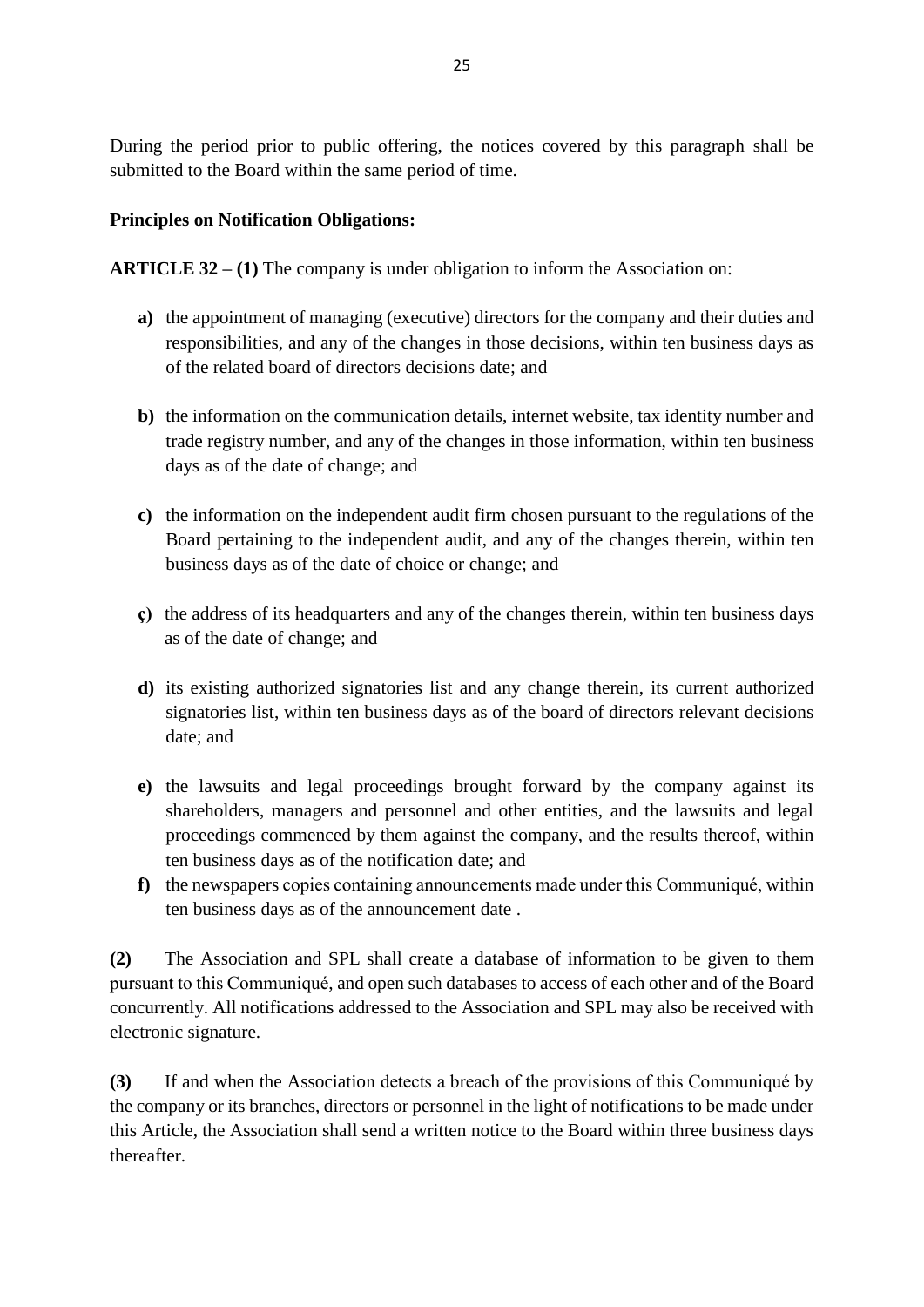**(4)** It is the responsibility of the board of directors of the company or the related executive (managing) director if authorized so by the board of directors to fulfill the obligations arising from this Article.

## **Internet Website:**

**ARTICLE 33 – (1)** Internet websites of companies shall contain information and documents required to be disclosed to public pursuant to Article 31 as well as the information required to be included therein as per the Board regulations and TCC.

## **Promotional and Advertisement Announcements:**

**ARTICLE 34 – (1)** Relevant regulations of the Board shall be applicable in promotional and advertisement announcements to be published by companies in the course of approval of prospectus regarding the public offering and sales of shares.

**(2)** The information containing the advertisements and announcements to be published during or out of the public offering period must not be wrong, misleading, ungrounded, exaggerated or deficient, and shall not lead to misconception for the investors regarding the existing conditions of the company, and shall not contain misleading expressions about the efficiency, profitability and financial situation of the company, and in those advertisements and announcements there shall not be any inscription, picture, photograph or image not reflecting the real situation of assets in the portfolio.

**(3)** All and any actions in conflict with this Article shall be under the responsibility of the company's board of directors or the related executive (managing) director if authorized so by the board of directors.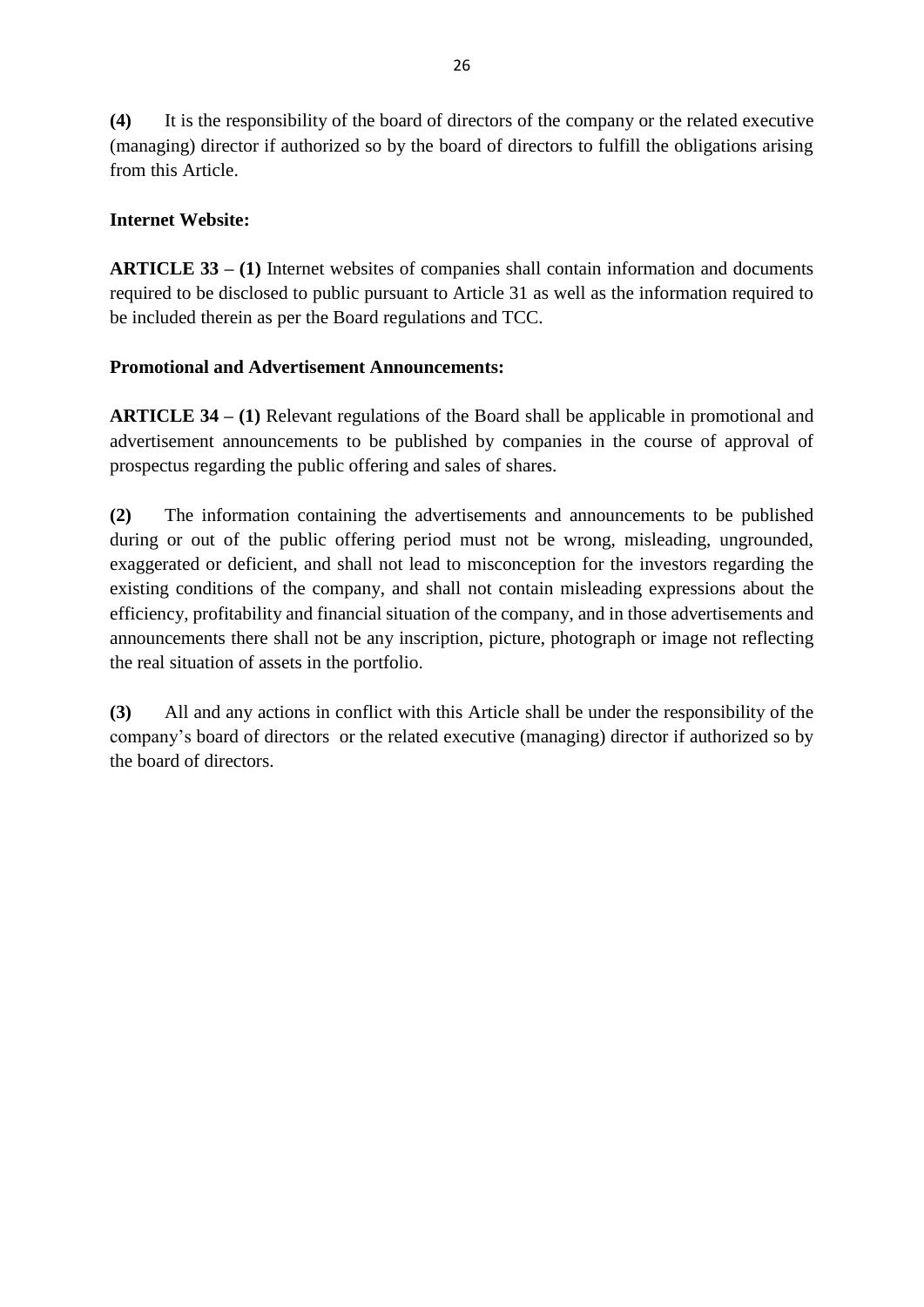# **NINTH PART Miscellaneous and Final Provisions**

### **Exit From Venture Capital and Private Equity Investment Company Status:**

**ARTICLE 35 – (1)** In order for the Board to give its consent and approval for amendments proposed in the articles of association of the company the shares of which are listed and traded in exchange, wishing to exit from venture capital and private equity investment company status, it is required to make a share purchase offer verifying that all shares owned and held by all shareholders other than the shareholders using an affirmative vote in the general assembly with respect to the amendments proposed in the articles of association leading to exit from venture capital investment company status, with the purchase price equal to the highest of one of the daily weighted average prices for 30 days and for 6 months prior to the date of public disclosure of the board of directors decision regarding the exit.

**(2)** The company's board of directors shall prepare a report containing at least the reasons of exit from venture capital and private equity investment company status, the fields of business and projections of the company after exit from this status, and an analysis of effects of exit from status on the company, and this report shall be published in PDP no later than the application date to be filed to the Board.

**(3)** Shareholders having at least 10% of the company's capital and shareholders having the management control, irrespective of the percentage of their shares, as of the date of approval by general assembly of amendments to articles of association pertaining to exit from venture capital and private equity investment company status, the shares of which are listed and traded in exchange , cannot sell their shares in exchange at a price lower than the closing price of the second session of exchange on the registration date for a period of one year as of the registration date for the amendments to articles of association pertaining to exit from status. Buyers of shares to be sold by those persons in the over-the-counter market are also subject to this limitation. However, shares of the company acquired by these persons after the registration date of the amendments to articles of association pertaining to exit from status are not subject to this ban on sales.

**(4)** A copy of TTRG edition wherein the general assembly decisions approving the exit from status are published shall be sent to the Board within six business days as of the announcement date.

**(5)** If, within three months as of the date of receiving the approval of the Board by the company regarding the exit from the venture capital investment company status, amendments proposed to be made in the articles of association leading to exit from status are not decided in the general assembly of the company, then the permission of the Board regarding the exit from venture capital and private equity investment company status shall become void and invalid.

**(6)** The right of departure does not arise regarding the transactions covered by this Article.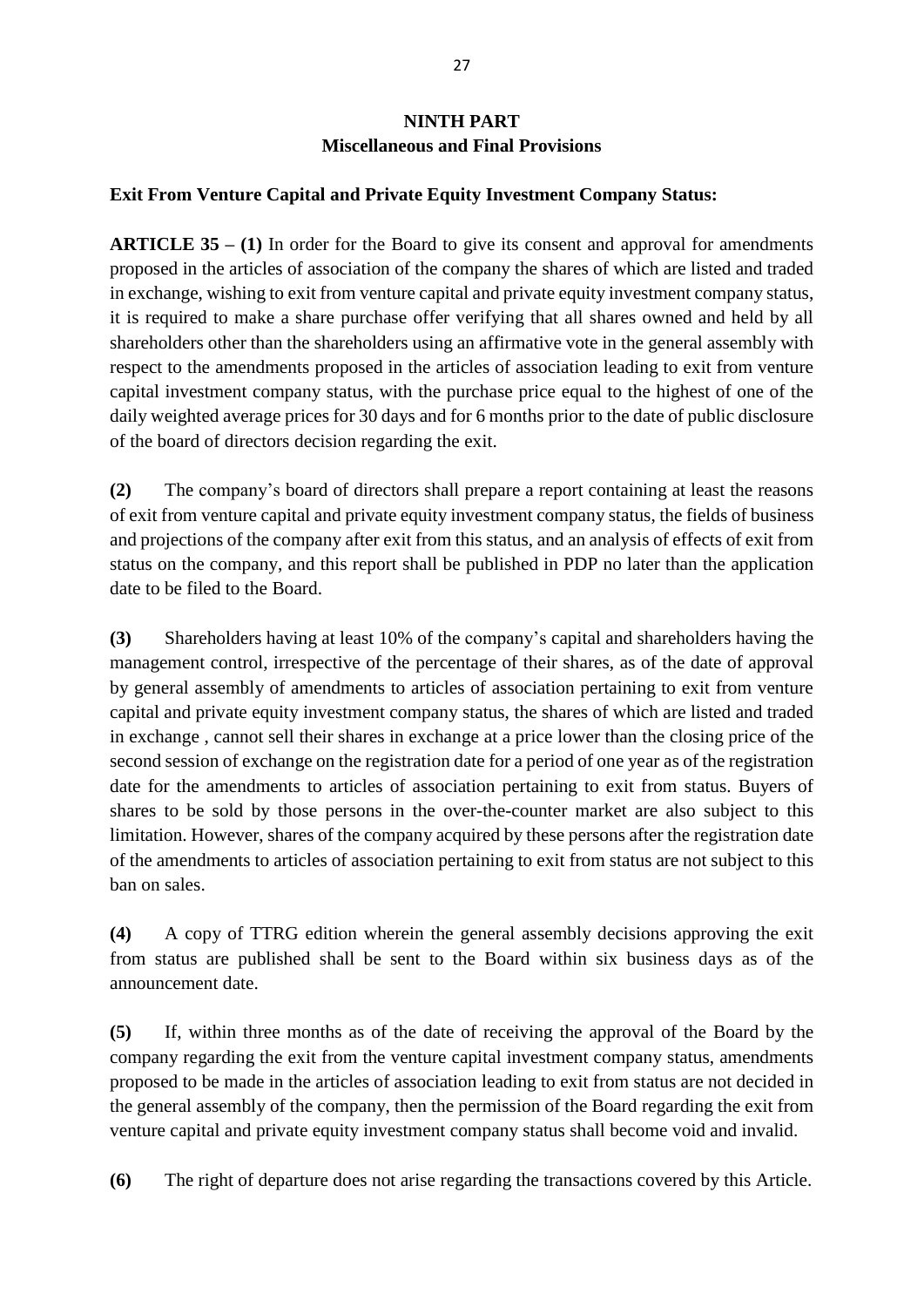**(7)** Any of the actions in conflict with this Article shall be under the responsibility of the board of directors of the companies or the related executive (managing) director if authorized so by the board of directors.

## **Board's Fee:**

**ARTICLE 36 – (1)** The relevant regulations of the Board shall be applicable in the calculation of the Board's fee required to be deposited by the companies pursuant to Article 130 of the Law.

## **Redetermination of the Amounts Covered in This Communiqué:**

**ARTICLE 37 – (1)** The Board may re-determine the amounts specified in this Communiqué every year. Thereupon, the re-determined amounts shall be announced in the Board's Bulletin.

### **Ban on Title:**

**ARTICLE 38 – (1)** No institution or company, other than companies founded and operating pursuant to the provisions of the Law and this Communiqué, may use "venture capital and private equity investment company" or "VCIC/PEIC" or any other phrase bearing the same meaning, in its title, name or advertisements and announcements.

### **Repealed Communiqués and References:**

**ARTICLE 39 – (1)** The Communiqué of Principles on Venture Capital Investment Companies (Serial VI, No. 15), published in the Official Gazette edition 25054 on 20/3/2013 is hereby repealed and superseded.

**(2)** All references made to the Communiqué repealed and superseded by this Communiqué shall be deemed to have been made to this Communiqué.

### **Transitory Provisions:**

**TEMPORARY ARTICLE 1 – (1) Companies which are founded or converted into a venture** capital investment company prior to the effective date of this Communiqué shall adapt themselves to the provisions of this Communiqué and apply to the Board for harmonization of their articles of association with the provisions of this Communiqué within one year as of the effective date of this Communiqué, or otherwise, companies shall be deemed to have exited from venture capital and private equity investment company status, whereupon the provisions of Article 35 shall be applied by analogy, and the provisions of second paragraph hereof shall be reserved.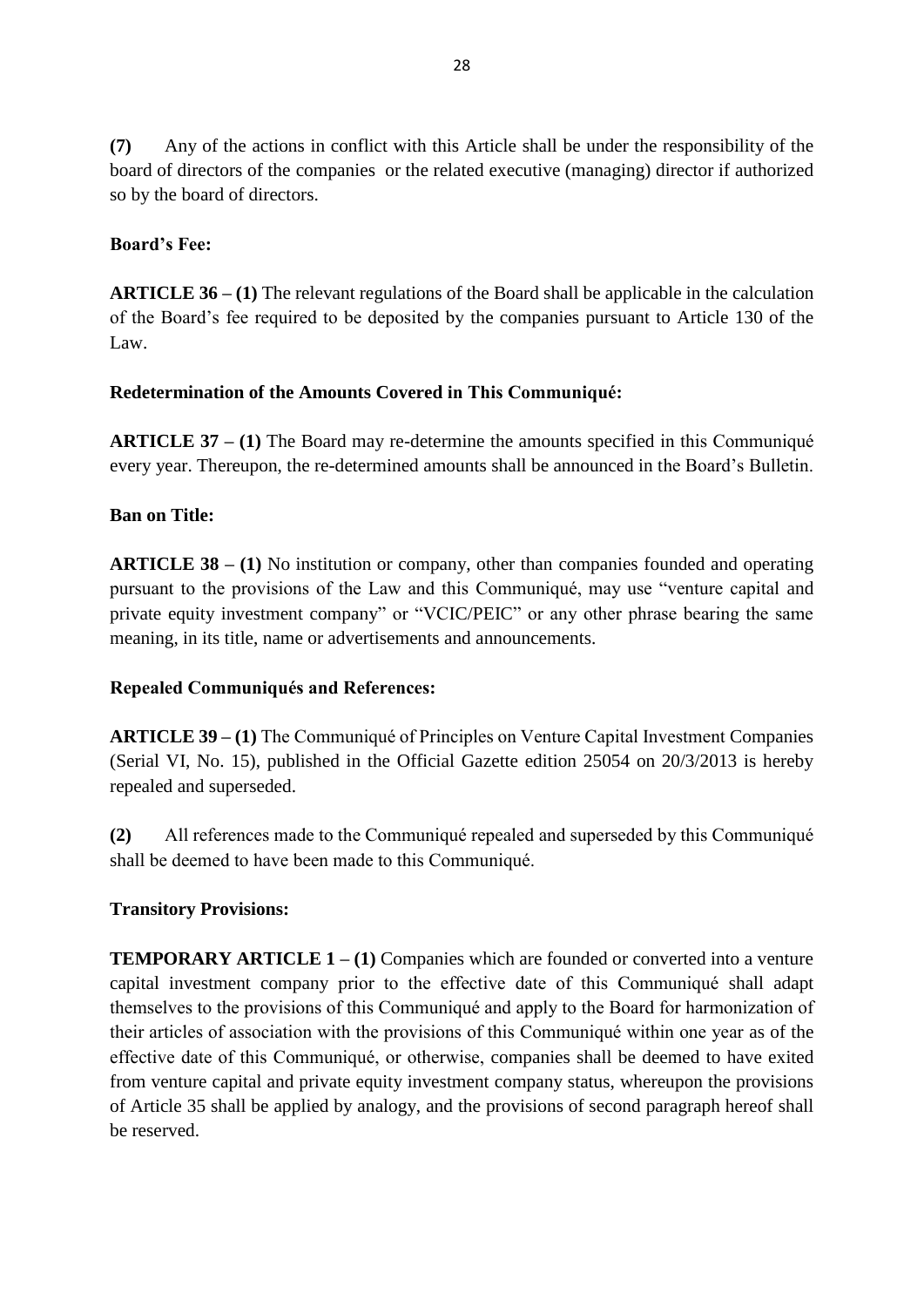**(2)** Companies which are founded or converted into a venture capital investment company prior to the effective date of this Communiqué shall comply with the minimum issued capital condition specified in Articles 5 and 12 hereof until 31/12/2013. Companies under this paragraph intending to file an application for public offering or sales to the qualified investors prior to 31/12/2013 shall meet the minimum issued capital condition prior to filing an application to the Board.

**(3)** Conditions of Article 7 regarding the financial duty and experience are not sought for in real person and legal entity shareholders who have become a leading shareholder prior to the effective date of this Communiqué.

**(4)** Applications to be filed to Central Registry Agency Co., Inc. pursuant to the subparagraph (b) of the fourth paragraph of Article 12 shall be made within six months as of the effective date of this Communiqué.

**(5)** Companies are required to prepare and disclose to public their portfolio statements of 30/09/2013 and 31/12/2013 for the last time, in accordance with the provisions of the Communiqué on Principles of Venture Capital Investment Companies (Serial VI, No. 15) published in the Official Gazette edition 25054 on 20/03/2013 repealed and superseded by this Communiqué pertaining to the portfolio statements. Portfolio limitations specified in Article 22 shall be complied with the portfolio value shown in portfolio statements issued as of 31/12/2013.

**(6)** Provisions of the fifth paragraph of Article 19 of the Communiqué on Principles of Venture Capital Investment Companies (Serial VI, No. 15) published in the Official Gazette edition 25054 on 20/03/2013 repealed and superseded by this Communiqué shall be applied by analogy with respect to consulting service and portfolio management fees and performance fee to be paid by companies until the effective date of Article 26 hereof.

**(7)** Provisions of the subparagraph (d) of the first paragraph of Article 17 of the Communiqué on Principles of Venture Capital Investment Companies (Serial VI, No. 15) published in the Official Gazette edition 25054 on 20/03/2013 repealed and superseded by this Communiqué shall be applied by analogy with respect to calculation of indebtedness limit of companies until the effective date of Article 29 hereof. For companies which are obliged to issue and prepare consolidated financial statements under this paragraph, the items in their last consolidated financial statements audited by an independent audit firm shall be used.

**(8)** It is the responsibility of the board of directors of the company or the related executive (managing) director if authorized so by the board of directors to fulfill the obligations stipulated in this Article.

**(9)** The provisions of this Communiqué shall be applicable for completion of the process of applications not responded by the Board prior to the effective date of this Communiqué.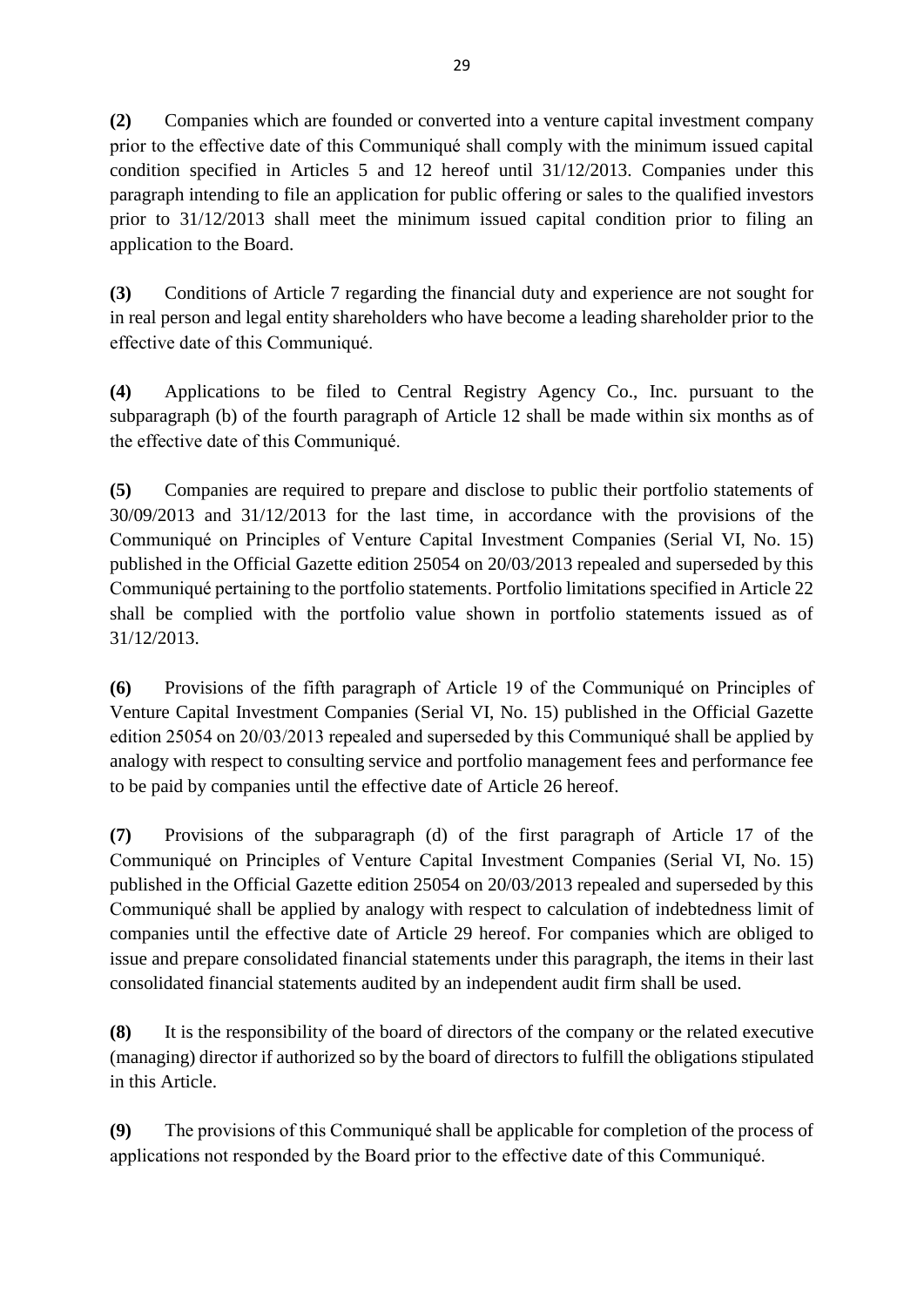### **Effective Date:**

**ARTICLE 40 – (1)** Articles 26 and 29 and the second paragraph of Article 30 of this Communiqué shall become effective as of 1/1/2014, and all other provisions hereof shall become effective as of the publication date.

### **Enforcement:**

**ARTICLE 41 – (1)** The provisions of this Communiqué shall be enforced and executed by the Board.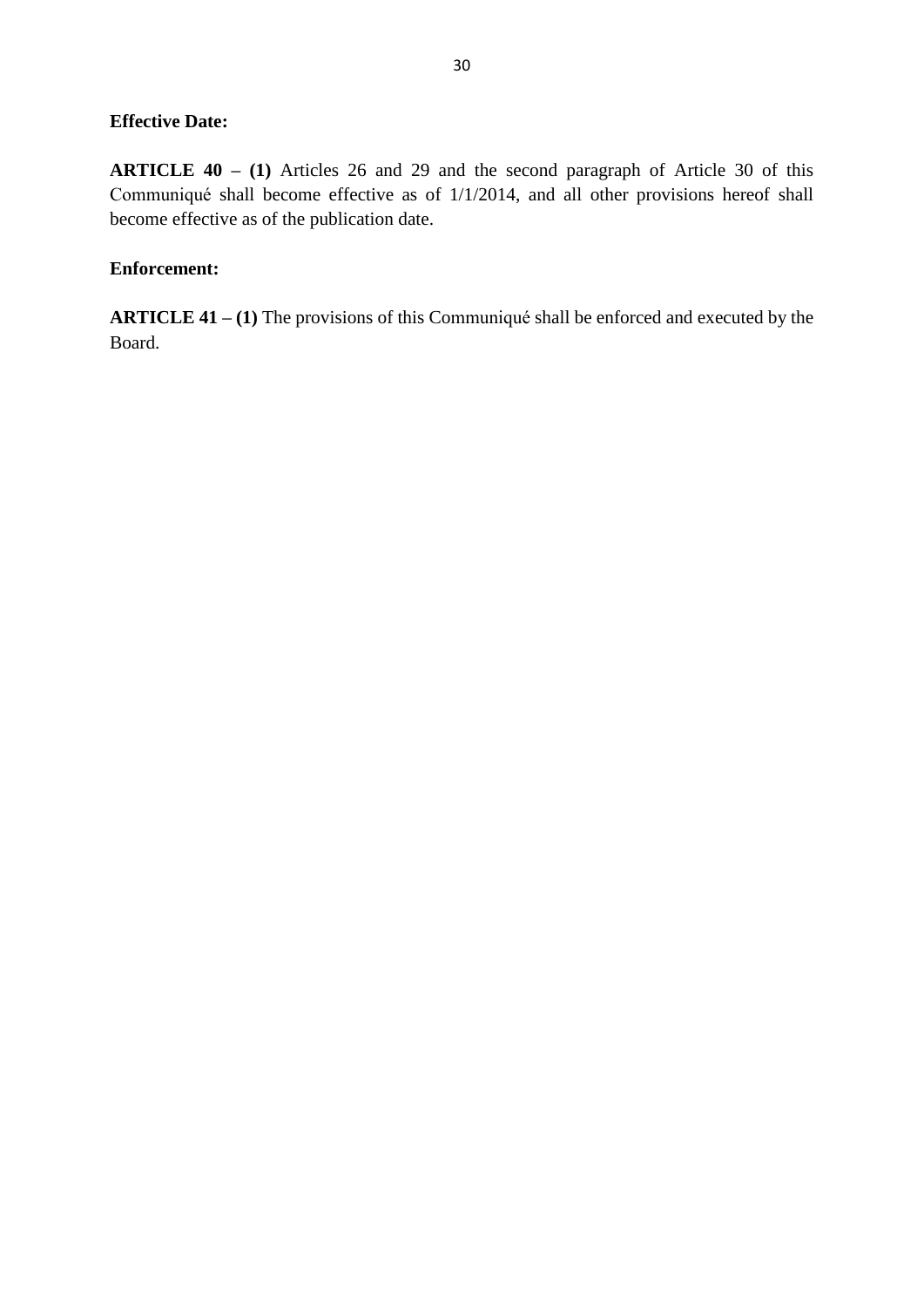#### **ANNEX-1**

# **EXPLANATIONS ABOUT FOOTNOTE FORMAT TO BE USED IN SOLO FINANCIAL STATEMENTS REGARDING THE CONTROL OF COMPLIANCE WITH PORTFOLIO LIMITATIONS, FINANCIAL DEBT AND TOTAL EXPENSE RATIO LIMITS**

- **(1)** Information on control of compliance with portfolio limitations shall be given by venture capital and private equity investment companies in solo financial statements under a separate footnote article "Additional Footnote: Control of Compliance With Portfolio Limitations, Financial Debt and Total Expense Ratio Limits" coming after other footnote articles.
- **(2)** In the footnote "Principles on Presentation of Financial Statements", by giving reference to the footnote under the heading of "Additional Footnote: Control of Compliance With Portfolio Limitations, Financial Debt and Total Expense Ratio Limits", it shall be clearly stated that the information given in that footnote are the summary information taken from the financial statements pursuant to the "Communiqué on Financial Reporting in Capital Markets", and is prepared under the provisions of the "Communiqué on Principles of Venture Capital and Private Equity Investment Companies" pertaining to the control of compliance with portfolio limitations, financial debt and total expense ratio limits.
- **(3)** The footnote "Additional Footnote: Control of Compliance With Portfolio Limitations, Financial Debt and Total Expense Ratio Limits" shall also contain items with zero balance.

|             | ADDITIONAL FOOTNOTE: PORTFOLIO LIMITATIONS, FINANCIAL DEBT AND<br><b>TOTAL EXPENSE RATIO AMOUNTS</b> |                                               |                               |                            |
|-------------|------------------------------------------------------------------------------------------------------|-----------------------------------------------|-------------------------------|----------------------------|
|             | <b>Solo Financial Statements Master Account Items</b>                                                | <b>Relevant Articles of the</b><br>Communiqué | <b>Current Period</b><br>(TL) | <b>Past Period</b><br>(TL) |
| A           | Money and Capital Market Instruments                                                                 | Art. $20/1 - (b)$                             |                               |                            |
| B           | Venture Capital Investments                                                                          | Art. $20/1 - (a)$                             |                               |                            |
| $\mathbf C$ | Participations in Portfolio Management Company                                                       | Art. $20/1 - (d)$ and (e)                     |                               |                            |
|             | and Consultancy Company                                                                              |                                               |                               |                            |
| D           | Other Assets                                                                                         |                                               |                               |                            |
| E           | <b>Total Assets of Company</b>                                                                       | Art. $3/1 - (a)$                              |                               |                            |
| F           | <b>Financial Debts</b>                                                                               | Art. 29                                       |                               |                            |
| G           | Provisions, Contingent Assets and Liabilities                                                        | Art. $20/2 - (a)$                             |                               |                            |
|             | (Pledges, Guarantees and Mortgages)                                                                  |                                               |                               |                            |
| H           | Shareholders' Equity                                                                                 |                                               |                               |                            |
|             | <b>Other Resources</b>                                                                               |                                               |                               |                            |
| E           | <b>Total Resources of Company</b>                                                                    | Art. $3/1 - (a)$                              |                               |                            |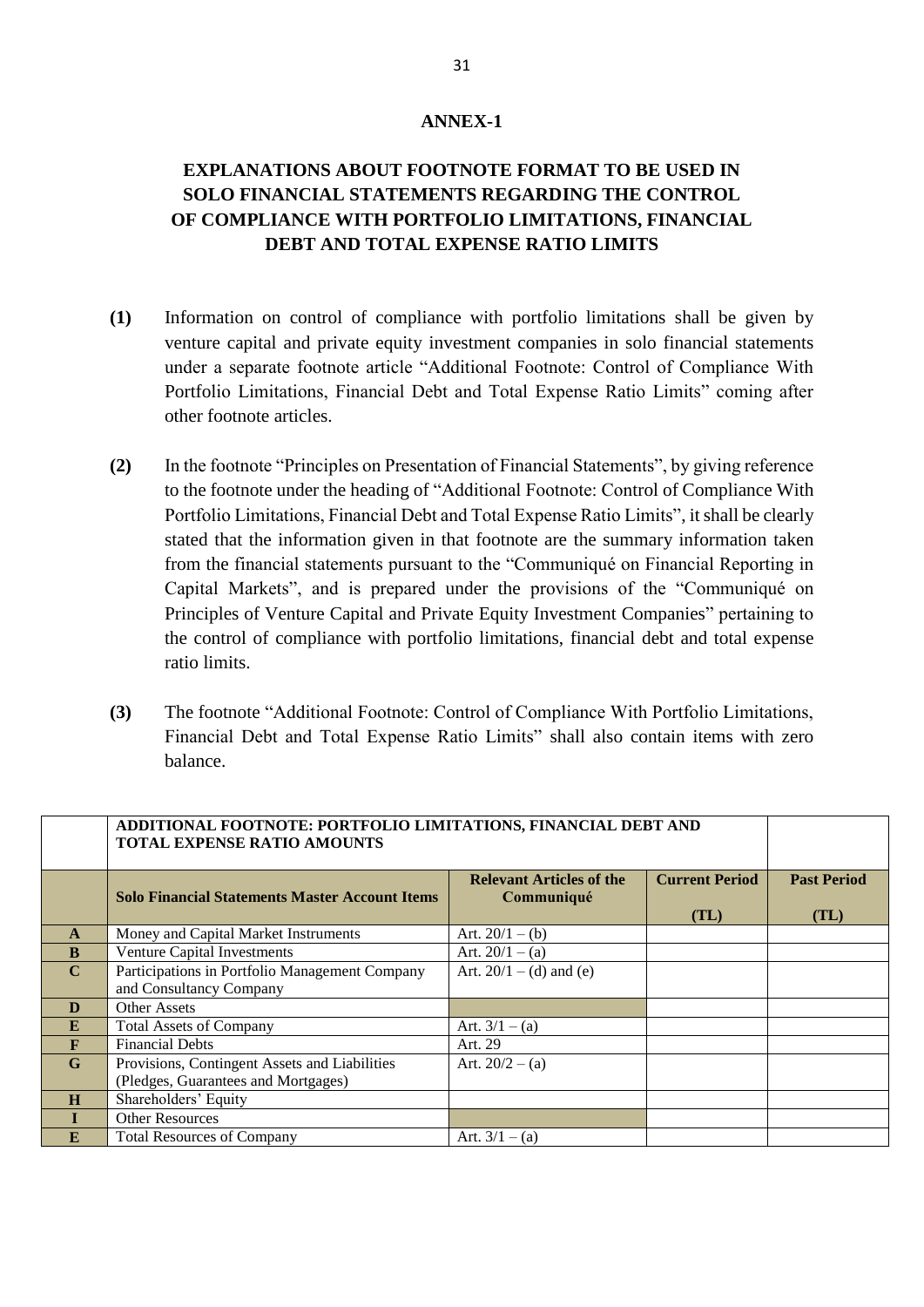|                |                                                | <b>Relevant Articles of the</b> | <b>Current Period</b> | <b>Past Period</b> |
|----------------|------------------------------------------------|---------------------------------|-----------------------|--------------------|
|                | <b>Other Solo Financial Information</b>        | Communiqué                      |                       |                    |
|                |                                                |                                 | (TL)                  | (TL)               |
|                | Investments Made in Capital Market Instruments |                                 |                       |                    |
|                | and Transactions                               |                                 |                       |                    |
|                | 1. Capital Market Instrument A                 |                                 |                       |                    |
| $\mathbf{A}1$  | 2. Capital Market Instrument B                 | Art. $20/1 - (b)$               |                       |                    |
| A2             | TL and FX On Call and Term Deposits / Special  |                                 |                       |                    |
|                | Current - Participation Account                | Art. $20/1 - (b)$               |                       |                    |
| <b>B1</b>      | Collective Investment Corporation Established  |                                 |                       |                    |
|                | Abroad                                         | Art. $21/3 - (c)$               |                       |                    |
| B <sub>2</sub> | Debt and Capital Mixture Financing             | Art. $21/3 - (f)$               |                       |                    |
| <b>B3</b>      | Out-of-Stock Market Shares of Publicly Held    |                                 |                       |                    |
|                | <b>Venture Companies</b>                       | Art. $21/3 - (e)$               |                       |                    |
| <b>B4</b>      | Special-Purpose Company                        | Art. $21/3 - (g)$               |                       |                    |
| C1             | Participation in Portfolio Management Company  | Art. $20/1 - (e)$               |                       |                    |
| C <sub>2</sub> | Participation in Consultancy Company           | Art. $20/1 - (d)$               |                       |                    |
| F1             | <b>Short-Term Loans</b>                        | Art. 29/1                       |                       |                    |
| F2             | Long-Term Loans                                | Art. 29/1                       |                       |                    |
| F3             | Short-Term Debt Instruments                    | Art. 29/1                       |                       |                    |
| F <sub>4</sub> | Long-Term Debt Instruments                     | Art. 29/1                       |                       |                    |
| F5             | Other Short-Term Financial Debts               | Art. 29/1                       |                       |                    |
| F <sub>6</sub> | Other Long-Term Financial Debts                | Art. 29/1                       |                       |                    |
| G1             | Pledge                                         | Art. $20/2 - (a)$               |                       |                    |
| G <sub>2</sub> | Guarantee                                      | Art. $20/2 - (a)$               |                       |                    |
| G <sub>3</sub> | Mortgage                                       | Art. $20/2 - (a)$               |                       |                    |
| I              | <b>Outsourced Service Expenses</b>             | Art. 26/1                       |                       |                    |

#### **TABLE FOR CONTROL OF PORTFOLIO LIMITATIONS, FINANCIAL DEBT AND TOTAL EXPENSE RATIO LIMITS: FOR COMPANIES OFFERING THEIR SHARES TO PUBLIC**

|                         | <b>Portfolio Limitations</b>                                                      | <b>Relevant</b><br><b>Articles of</b> | <b>Current</b><br><b>Period</b> | <b>Past Period</b> | Minimum /<br><b>Maximum</b> |
|-------------------------|-----------------------------------------------------------------------------------|---------------------------------------|---------------------------------|--------------------|-----------------------------|
|                         |                                                                                   | Communiqué                            |                                 |                    | <b>Ratio</b>                |
| 1                       | Money and Capital Market Instruments                                              | Art. $22/1 - (b)$                     | A/E                             | E/E                | $\leq 49\%$                 |
| $\overline{2}$          | <b>Capital Market Instruments</b>                                                 | Art. $22/1 - (c)$                     | A1.1/E                          | A1.1/E             | $\leq 10\%$                 |
|                         |                                                                                   |                                       | A1.2/E                          | A1.2/E             | $\leq 10\%$                 |
| 3                       | Venture Capital Investments                                                       | Art. $22/1 - (b)$                     | B/E                             | B/E                | $\geq 51\%$                 |
| $\overline{\mathbf{4}}$ | Participations in Portfolio Management Company and<br><b>Consultancy Company</b>  | Art. $22/1 - (c)$                     | C/E                             | C/E                | $\leq 10\%$                 |
| $\overline{5}$          | Collective Investment Corporation Established<br>Abroad                           | Art. $22/1 - (e)$                     | B1/E                            | B1/E               | $\leq 49\%$                 |
| 6                       | Debt and Capital Mixture Financing                                                | Art. $22/1 - (h)$                     | B2/E                            | B2/E               | $\leq$ 25%                  |
| $\overline{7}$          | Out-of-Stock Market Shares of Publicly Held Venture<br>Company                    | Art. $22/1 - (f)$                     | B3/E                            | B3/E               | $\leq$ 25%                  |
| 8                       | TL and FX On Call and Term Deposits / Special<br>Current – Participation Accounts | Art. $22/1 - (1)$                     | A2/E                            | A2/E               | $\leq 20\%$                 |
| $\boldsymbol{9}$        | Nominal Value of Short-Term Financial Debts and<br>Debt Instruments               | Art. 29                               | $(F1 + F3 + F5)/H$              | $(F1 + F3 + F5)/H$ | $\leq 50\%$                 |
| <b>10</b>               | Nominal Value of Long-Term Financial Debts and                                    | Art. 29                               | $(F2 + F4 + F6)/H$              | $(F2 + F4 + F6)/H$ | $\leq 200\%$                |
|                         | Debt Instruments                                                                  |                                       |                                 |                    |                             |
| <b>11</b>               | Pledges, Guarantees and Mortgages                                                 | Art. $22-1-(d)$                       | $(G1+G2+G3)/E$                  | $(G1+G2+G3)/E$     | $\leq 10\%$                 |
| 12                      | <b>Outsourced Service Expenses</b>                                                | Art. 26/1                             | ${\rm I\!/\!E}$                 | I/E                | $\leq 2.5\%$                |